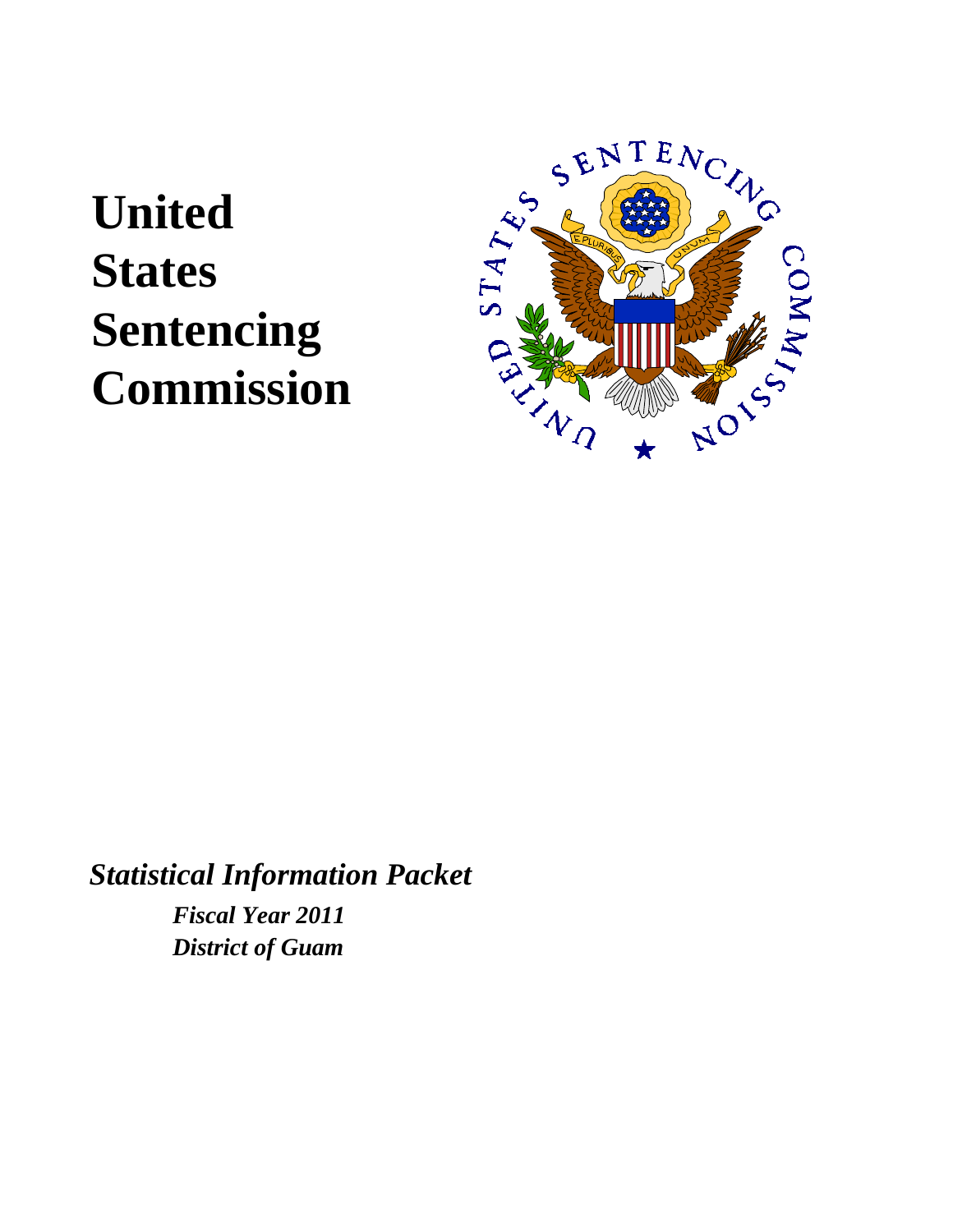#### **TABLE OF CONTENTS**

|                | <b>Figure A</b> Offenders in Each Primary Offense Category                                                     | $\mathbf{1}$   |
|----------------|----------------------------------------------------------------------------------------------------------------|----------------|
| <b>Table 1</b> | Distribution of Guideline Offenders in Each Primary<br><b>Offense Category</b>                                 | $\overline{2}$ |
| Table 2        | Guilty Pleas and Trials in Each Circuit and District                                                           | 3              |
| Table 3        | Guilty Pleas and Trials in Each Primary Offense Category                                                       | 6              |
| Table 4        | Type of Sentence Imposed by Primary Offense Category<br>(National)                                             | 7              |
| Table 5        | Type of Sentence Imposed by Primary Offense Category<br>(District)                                             | 8              |
| Table 6        | Incarceration Rate of U.S. Citizen Defendants Eligible for Non-Prison<br>Sentences by Primary Offense Category | 9              |
| Table 7        | Length of Imprisonment by Primary Offense Category                                                             | 10             |
| Table 8        | Comparison of Sentence Imposed and Position Relative to<br>the Guideline Range                                 | 11             |
| Table 9        | Sentences Relative to the Guideline Range by Circuit and District                                              | 12             |
| Table 10       | Sentences Relative to the Guideline Range by Selected Primary<br><b>Offense Category</b>                       | 18             |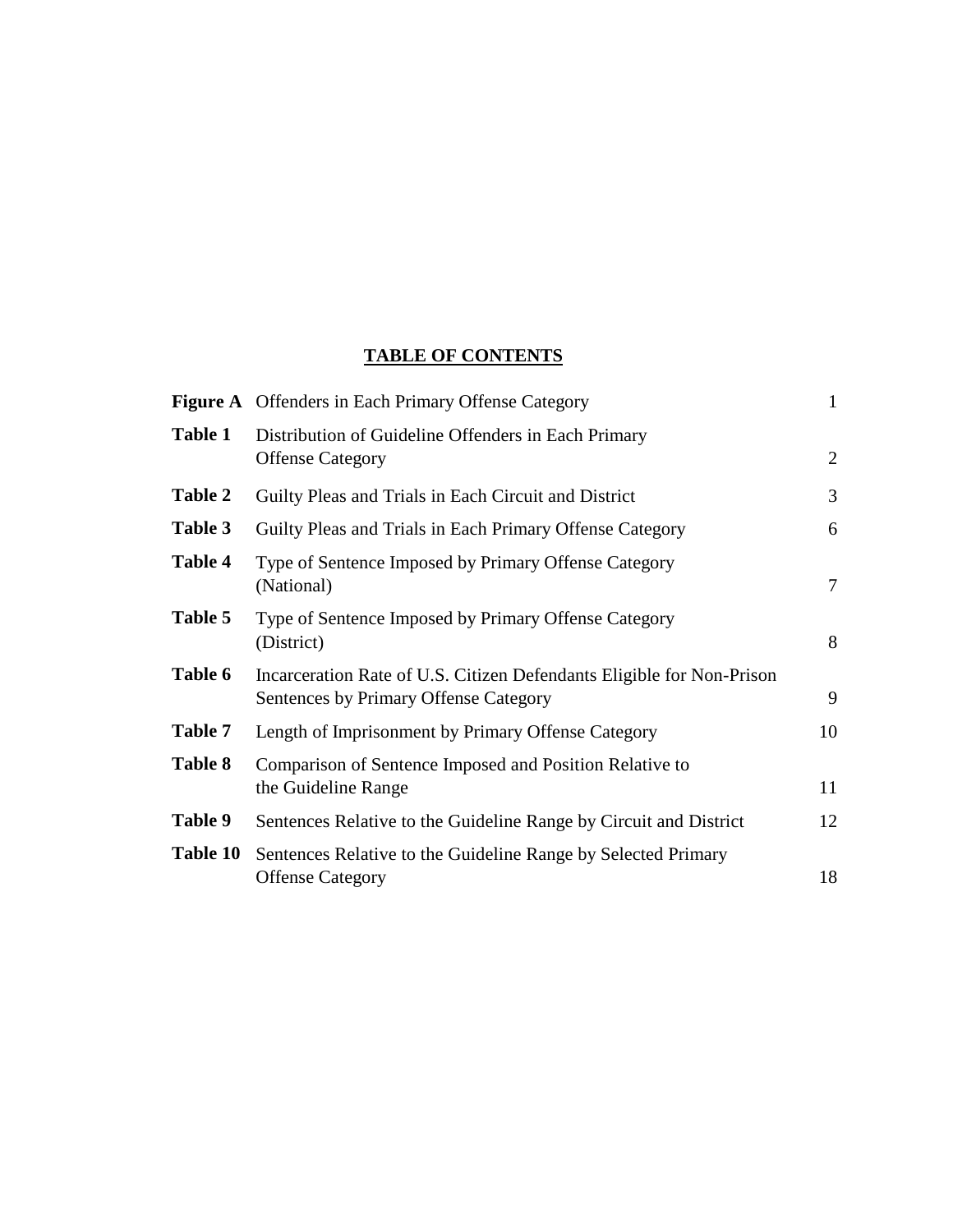Of the 54 guideline cases from the District of Guam, no cases were excluded.

<sup>2</sup> The Non-Fraud White Collar category includes the following offense types: embezzlement, forgery/counterfeiting, bribery, money laundering, and tax. SOURCE: U.S. Sentencing Commission, 2011 Datafile, OPAFY11.

# **Figure A**

# **OFFENDERS IN EACH PRIMARY OFFENSE CATEGORY1 Fiscal Year 2011**



 $1$  Of the 86,201 guideline cases, 1,079 cases were excluded due to missing drug type.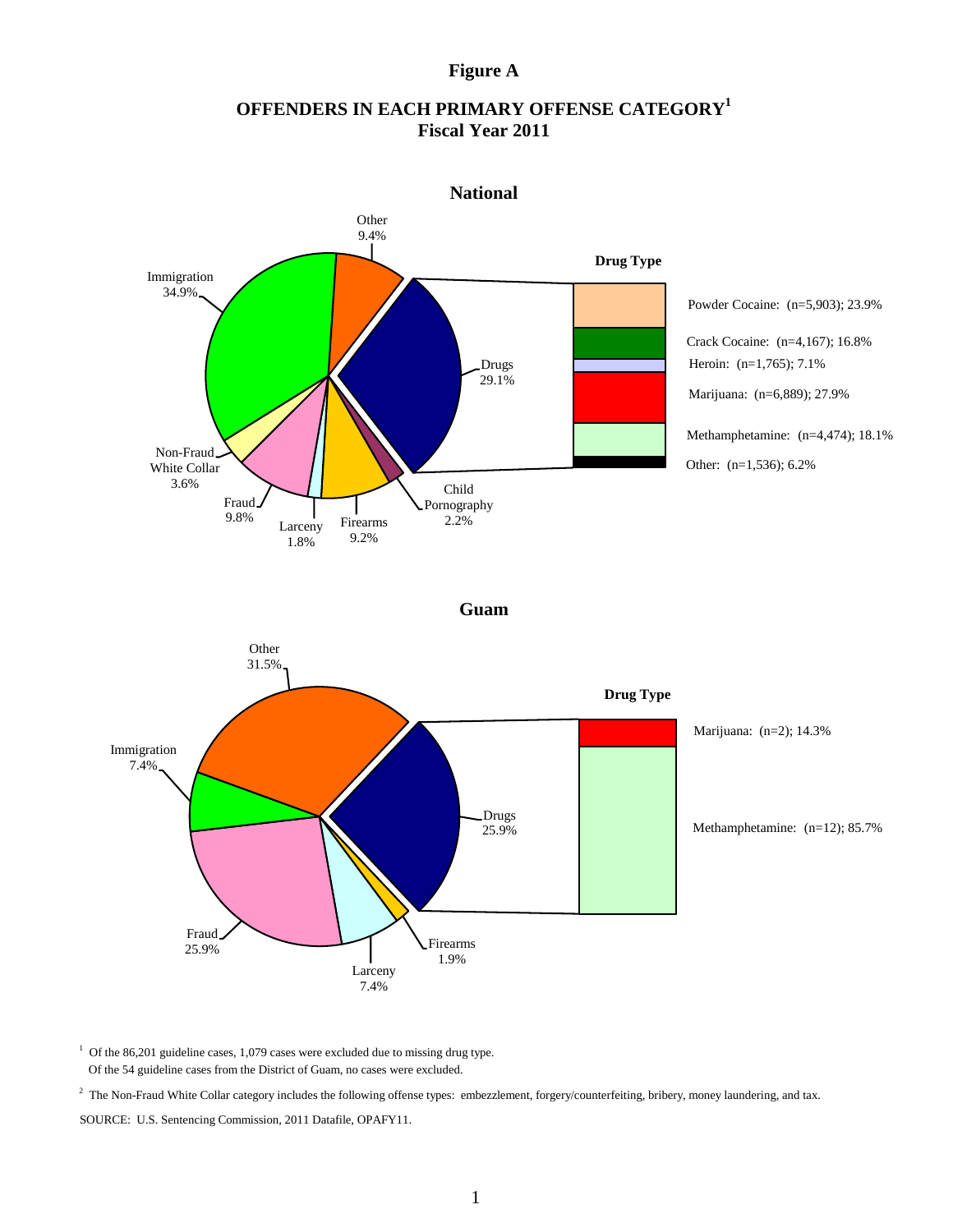#### **DISTRIBUTION OF GUIDELINE OFFENDERS IN EACH PRIMARY OFFENSE CATEGORY Fiscal Year 2011**

|                                           |        | <b>National</b> | Guam             |               |  |  |
|-------------------------------------------|--------|-----------------|------------------|---------------|--|--|
| <b>PRIMARY OFFENSE</b>                    | N      | $\frac{0}{0}$   | $\mathbf N$      | $\frac{0}{0}$ |  |  |
| <b>TOTAL</b>                              | 86,201 | 100.0           | 54               | 100.0         |  |  |
| <b>Murder</b>                             | 74     | 0.1             | $\mathbf{0}$     | 0.0           |  |  |
| <b>Manslaughter</b>                       | 65     | 0.1             | $\overline{0}$   | 0.0           |  |  |
| <b>Kidnapping/Hostage Taking</b>          | 69     | 0.1             | $\mathbf{0}$     | 0.0           |  |  |
| <b>Sexual Abuse</b>                       | 395    | 0.5             | $\overline{0}$   | 0.0           |  |  |
| <b>Assault</b>                            | 680    | 0.8             | $\mathbf{1}$     | 1.9           |  |  |
| <b>Robbery</b>                            | 957    | 1.1             | $\overline{0}$   | 0.0           |  |  |
| <b>Arson</b>                              | 55     | 0.1             | $\overline{0}$   | 0.0           |  |  |
| <b>Drugs - Trafficking</b>                | 24,442 | 28.4            | 13               | 24.1          |  |  |
| <b>Drugs - Communication Facility</b>     | 469    | 0.5             | $\boldsymbol{0}$ | 0.0           |  |  |
| <b>Drugs - Simple Possession</b>          | 902    | 1.0             | 1                | 1.9           |  |  |
| <b>Firearms</b>                           | 7,858  | 9.1             | 1                | 1.9           |  |  |
| Burglary/B&E                              | 52     | 0.1             | $\overline{0}$   | 0.0           |  |  |
| <b>Auto Theft</b>                         | 85     | 0.1             | $\mathbf{0}$     | 0.0           |  |  |
| <b>Larceny</b>                            | 1,528  | 1.8             | 4                | 7.4           |  |  |
| <b>Fraud</b>                              | 8,332  | 9.7             | 14               | 25.9          |  |  |
| <b>Embezzlement</b>                       | 391    | 0.5             | $\overline{0}$   | 0.0           |  |  |
| <b>Forgery/Counterfeiting</b>             | 941    | 1.1             | $\mathbf{0}$     | 0.0           |  |  |
| <b>Bribery</b>                            | 221    | 0.3             | $\mathbf{0}$     | 0.0           |  |  |
| <b>Tax</b>                                | 677    | 0.8             | $\mathbf{0}$     | 0.0           |  |  |
| <b>Money Laundering</b>                   | 844    | 1.0             | $\overline{0}$   | 0.0           |  |  |
| <b>Racketeering/Extortion</b>             | 731    | 0.8             | $\mathbf{1}$     | 1.9           |  |  |
| <b>Gambling/Lottery</b>                   | 80     | 0.1             | $\overline{0}$   | 0.0           |  |  |
| <b>Civil Rights</b>                       | 59     | 0.1             | $\boldsymbol{0}$ | 0.0           |  |  |
| Immigration                               | 29,717 | 34.5            | $\overline{4}$   | 7.4           |  |  |
| <b>Child Pornography</b>                  | 1,855  | 2.2             | $\boldsymbol{0}$ | 0.0           |  |  |
| <b>Prison Offenses</b>                    | 419    | 0.5             | $\boldsymbol{0}$ | $0.0\,$       |  |  |
| <b>Administration of Justice Offenses</b> | 1,188  | 1.4             | $\mathbf{1}$     | 1.9           |  |  |
| <b>Environmental/Wildlife</b>             | 201    | 0.2             | 3                | 5.6           |  |  |
| <b>National Defense</b>                   | 88     | 0.1             | $\overline{0}$   | 0.0           |  |  |
| <b>Antitrust</b>                          | 10     | 0.0             | $\overline{0}$   | 0.0           |  |  |
| Food & Drug                               | 55     | 0.1             | $\overline{0}$   | 0.0           |  |  |
| <b>Other Miscellaneous Offenses</b>       | 2,761  | 3.2             | 11               | 20.4          |  |  |

Of the 86,201 guideline cases, no cases were excluded due to missing information on primary offense category.

Of the 54 guideline cases from the District of Guam, no cases were excluded due to missing information on primary offense category.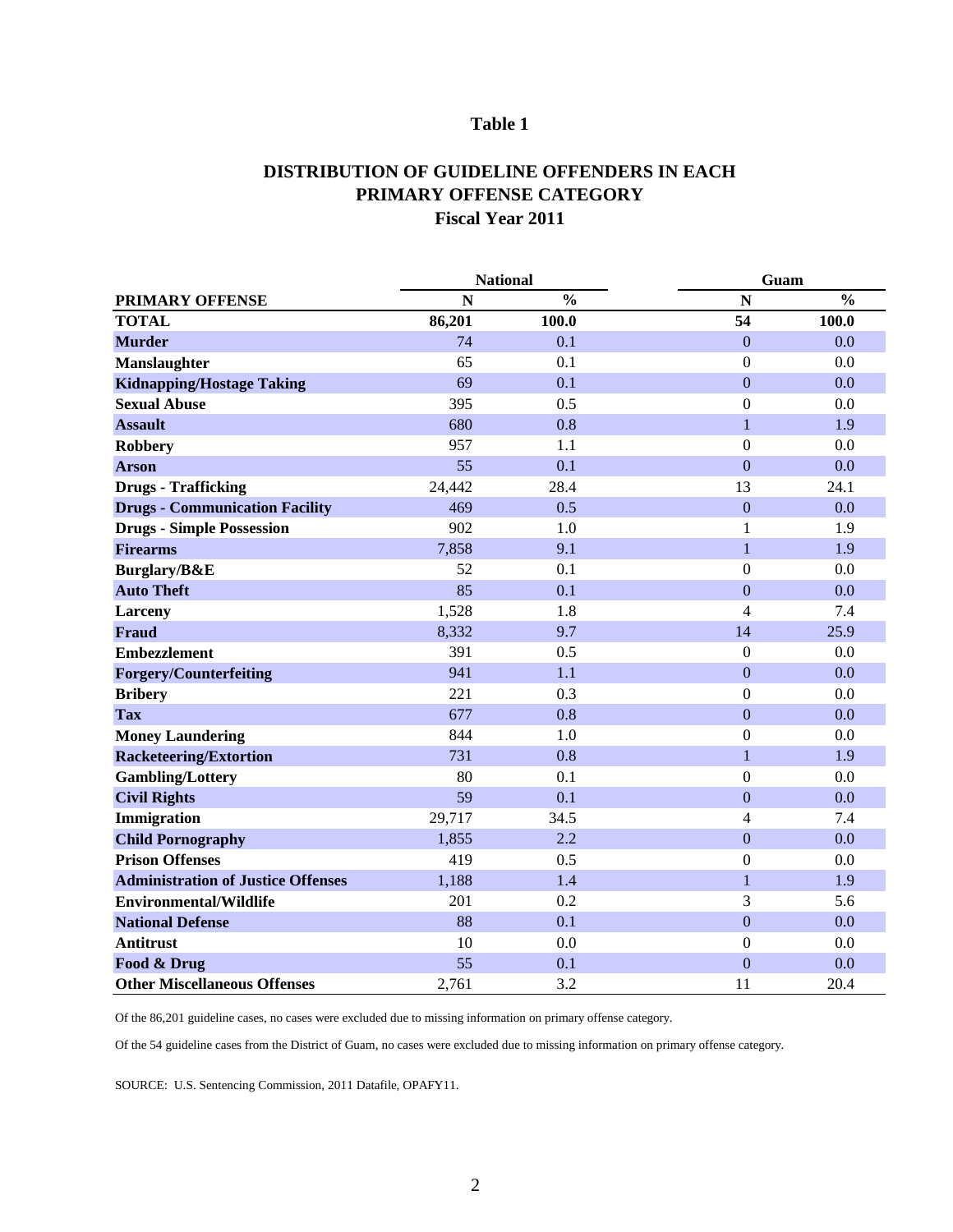# **GUILTY PLEAS AND TRIALS IN EACH CIRCUIT AND DISTRICT Fiscal Year 2011**

| <b>CIRCUIT</b>                    |              | <b>PLEA</b> |               | <b>TRIAL</b>   |                  |
|-----------------------------------|--------------|-------------|---------------|----------------|------------------|
| <b>District</b>                   | <b>TOTAL</b> | N           | $\frac{0}{0}$ | N              | $\frac{1}{2}$    |
| <b>TOTAL</b>                      | 86,200       | 83,509      | 96.9          | 2,691          | $\overline{3.1}$ |
| <b>D.C. CIRCUIT</b>               | 365          | 340         | 93.2          | 25             | 6.8              |
| <b>District of Columbia</b>       | 365          | 340         | 93.2          | 25             | 6.8              |
| <b>FIRST CIRCUIT</b>              | 2,375        | 2,276       | 95.8          | 99             | 4.2              |
| <b>Maine</b>                      | 193          | 178         | 92.2          | 15             | 7.8              |
| <b>Massachusetts</b>              | 570          | 524         | 91.9          | 46             | 8.1              |
| <b>New Hampshire</b>              | 204          | 199         | 97.5          | 5              | 2.5              |
| <b>Puerto Rico</b>                | 1,196        | 1,174       | 98.2          | 22             | 1.8              |
| <b>Rhode Island</b>               | 212          | 201         | 94.8          | 11             | 5.2              |
| <b>SECOND CIRCUIT</b>             | 4,634        | 4,433       | 95.7          | 201            | 4.3              |
| <b>Connecticut</b>                | 342          | 328         | 95.9          | 14             | 4.1              |
| <b>New York</b>                   |              |             |               |                |                  |
| <b>Eastern</b>                    | 1,150        | 1,087       | 94.5          | 63             | 5.5              |
| <b>Northern</b>                   | 583          | 561         | 96.2          | 22             | 3.8              |
| <b>Southern</b>                   | 1,593        | 1,508       | 94.7          | 85             | 5.3              |
| Western                           | 803          | 788         | 98.1          | 15             | 1.9              |
| <b>Vermont</b>                    | 163          | 161         | 98.8          | $\overline{2}$ | 1.2              |
| <b>THIRD CIRCUIT</b>              | 2,966        | 2,776       | 93.6          | <b>190</b>     | 6.4              |
| <b>Delaware</b>                   | 121          | 115         | 95.0          | 6              | 5.0              |
| <b>New Jersey</b><br>Pennsylvania | 805          | 776         | 96.4          | 29             | 3.6              |
| <b>Eastern</b>                    | 987          | 895         | 90.7          | 92             | 9.3              |
| <b>Middle</b>                     | 500          | 470         | 94.0          | 30             | 6.0              |
| Western                           | 491          | 479         | 97.6          | 12             | 2.4              |
| <b>Virgin Islands</b>             | 62           | 41          | 66.1          | 21             | 33.9             |
| <b>FOURTH CIRCUIT</b>             | 6,951        | 6,608       | 95.1          | 343            | 4.9              |
| <b>Maryland</b>                   | 901          | 854         | 94.8          | 47             | 5.2              |
| <b>North Carolina</b>             |              |             |               |                |                  |
| <b>Eastern</b>                    | 853          | 827         | 97.0          | 26             | 3.0              |
| <b>Middle</b>                     | 529          | 510         | 96.4          | 19             | 3.6              |
| Western                           | 551          | 515         | 93.5          | 36             | 6.5              |
| <b>South Carolina</b>             | 1,048        | 1,010       | 96.4          | 38             | 3.6              |
| <b>Virginia</b>                   |              |             |               |                |                  |
| <b>Eastern</b>                    | 2,066        | 1,931       | 93.5          | 135            | 6.5              |
| Western                           | 379          | 363         | 95.8          | 16             | 4.2              |
| <b>West Virginia</b>              |              |             |               |                |                  |
| <b>Northern</b>                   | 312          | 300         | 96.2          | 12             | 3.8              |
| Southern                          | 312          | 298         | 95.5          | 14             | 4.5              |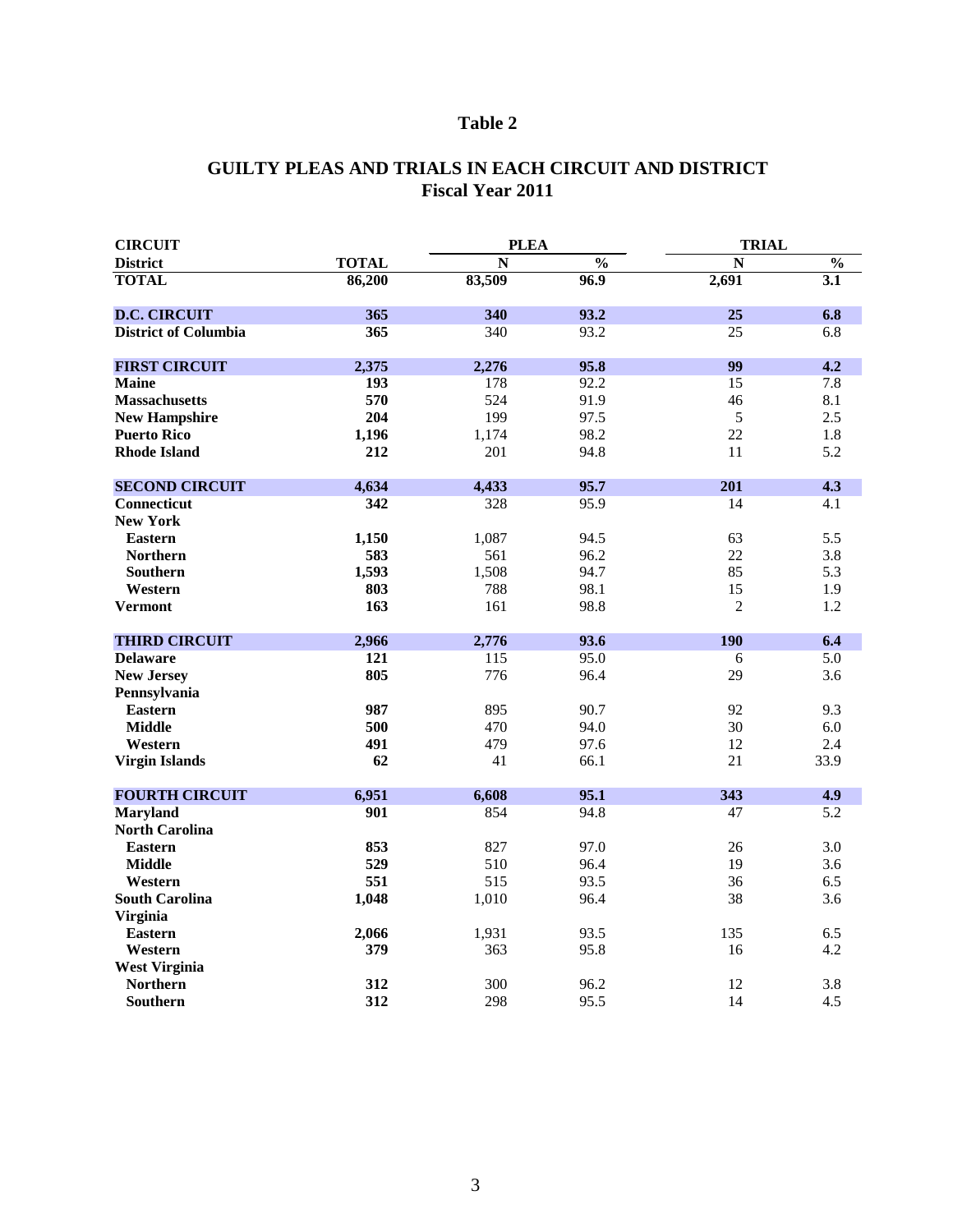| <b>CIRCUIT</b>         |              | <b>PLEA</b> |               | <b>TRIAL</b> |               |
|------------------------|--------------|-------------|---------------|--------------|---------------|
| <b>District</b>        | <b>TOTAL</b> | N           | $\frac{0}{0}$ | N            | $\frac{0}{0}$ |
| <b>FIFTH CIRCUIT</b>   | 20,054       | 19,708      | 98.3          | 346          | 1.7           |
| Louisiana              |              |             |               |              |               |
| <b>Eastern</b>         | 347          | 331         | 95.4          | 16           | 4.6           |
| <b>Middle</b>          | 140          | 135         | 96.4          | 5            | 3.6           |
| Western                | 305          | 283         | 92.8          | 22           | 7.2           |
| <b>Mississippi</b>     |              |             |               |              |               |
| <b>Northern</b>        | 184          | 171         | 92.9          | 13           | 7.1           |
| Southern               | 309          | 294         | 95.1          | 15           | 4.9           |
| <b>Texas</b>           |              |             |               |              |               |
| <b>Eastern</b>         | 1,010        | 987         | 97.7          | 23           | 2.3           |
| <b>Northern</b>        | 919          | 881         | 95.9          | 38           | 4.1           |
| <b>Southern</b>        | 8,314        | 8,200       | 98.6          | 114          | 1.4           |
| Western                | 8,526        | 8,426       | 98.8          | 100          | 1.2           |
|                        |              |             |               |              |               |
| <b>SIXTH CIRCUIT</b>   | 5,646        | 5,388       | 95.4          | 258          | 4.6           |
| <b>Kentucky</b>        |              |             |               |              |               |
| <b>Eastern</b>         | 608          | 579         | 95.2          | 29           | 4.8           |
| Western                | 435          | 416         | 95.6          | 19           | 4.4           |
| <b>Michigan</b>        |              |             |               |              |               |
| <b>Eastern</b>         | 827          | 787         | 95.2          | 40           | 4.8           |
| Western                | 501          | 478         | 95.4          | 23           | 4.6           |
| Ohio                   |              |             |               |              |               |
| <b>Northern</b>        | 631          | 608         | 96.4          | 23           | 3.6           |
| <b>Southern</b>        | 744          | 726         | 97.6          | 18           | 2.4           |
| <b>Tennessee</b>       |              |             |               |              |               |
| <b>Eastern</b>         | 913          | 847         | 92.8          | 66           | 7.2           |
| <b>Middle</b>          | 347          |             | 95.4          |              |               |
|                        | 640          | 331         |               | 16           | 4.6           |
| Western                |              | 616         | 96.3          | 24           | 3.8           |
| <b>SEVENTH CIRCUIT</b> | 3,064        | 2,905       | 94.8          | 159          | 5.2           |
| <b>Illinois</b>        |              |             |               |              |               |
| <b>Central</b>         | 360          | 345         | 95.8          | 15           | 4.2           |
| <b>Northern</b>        | 928          | 861         | 92.8          | 67           | $7.2\,$       |
| <b>Southern</b>        | 345          | 330         | 95.7          | 15           | 4.3           |
| Indiana                |              |             |               |              |               |
| <b>Northern</b>        | 454          | 430         | 94.7          | 24           | 5.3           |
| <b>Southern</b>        | 289          | 272         | 94.1          | 17           | 5.9           |
| Wisconsin              |              |             |               |              |               |
| <b>Eastern</b>         | 501          | 493         | 98.4          | 8            | 1.6           |
| Western                | 187          | 174         | 93.0          | 13           | 7.0           |
|                        |              |             |               |              |               |
| <b>EIGHTH CIRCUIT</b>  | 4,772        | 4,600       | 96.4          | 172          | 3.6           |
| <b>Arkansas</b>        |              |             |               |              |               |
| <b>Eastern</b>         | 325          | 306         | 94.2          | 19           | 5.8           |
| Western                | 318          | 313         | 98.4          | 5            | 1.6           |
| Iowa                   |              |             |               |              |               |
| <b>Northern</b>        | 520          | 506         | 97.3          | 14           | 2.7           |
| <b>Southern</b>        | 407          | 387         | 95.1          | 20           | 4.9           |
| <b>Minnesota</b>       | 454          | 429         | 94.5          | 25           | 5.5           |
| <b>Missouri</b>        |              |             |               |              |               |
| <b>Eastern</b>         | 817          | 795         | 97.3          | 22           | 2.7           |
| Western                | 658          | 632         | 96.0          | 26           | 4.0           |
| <b>Nebraska</b>        | 563          | 549         | 97.5          | 14           | 2.5           |
| <b>North Dakota</b>    | 275          | 268         | 97.5          | 7            | 2.5           |
| <b>South Dakota</b>    | 435          | 415         | 95.4          | 20           | 4.6           |
|                        |              |             |               |              |               |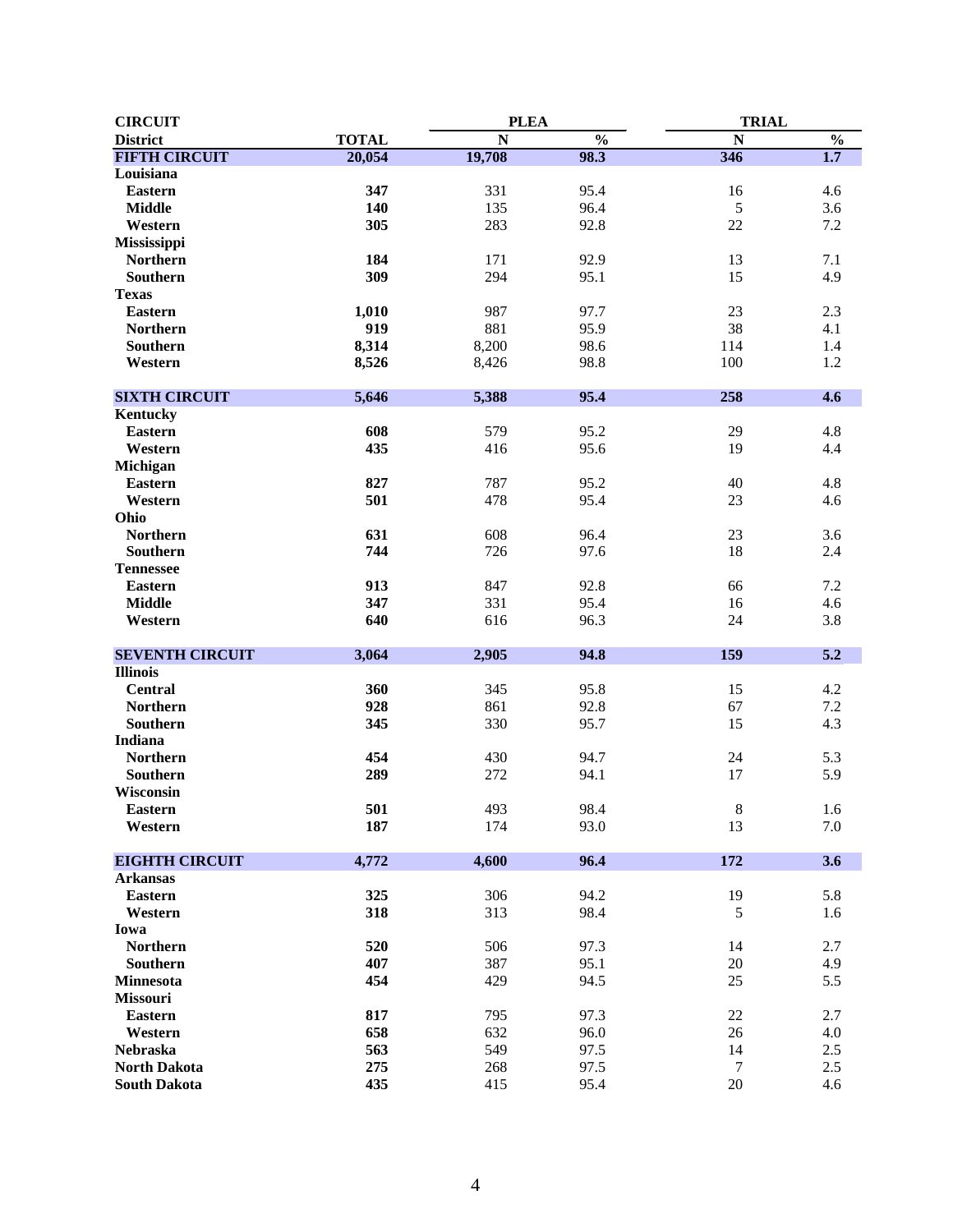| <b>CIRCUIT</b>                            |              | <b>PLEA</b> |               | <b>TRIAL</b>     |               |
|-------------------------------------------|--------------|-------------|---------------|------------------|---------------|
| <b>District</b>                           | <b>TOTAL</b> | N           | $\frac{0}{0}$ | N                | $\frac{0}{0}$ |
| <b>NINTH CIRCUIT</b>                      | 21,514       | 21,106      | 98.1          | 408              | 1.9           |
| <b>Alaska</b>                             | 153          | 146         | 95.4          | 7                | 4.6           |
| <b>Arizona</b>                            | 9,362        | 9,277       | 99.1          | 85               | 0.9           |
| California                                |              |             |               |                  |               |
| <b>Central</b>                            | 1,895        | 1,824       | 96.3          | 71               | 3.7           |
| <b>Eastern</b>                            | 1,046        | 1,017       | 97.2          | 29               | 2.8           |
| <b>Northern</b>                           | 814          | 788         | 96.8          | 26               | 3.2           |
| <b>Southern</b>                           | 4,835        | 4,766       | 98.6          | 69               | 1.4           |
| Guam                                      | 54           | 49          | 90.7          | 5                | 9.3           |
| Hawaii                                    | 206          | 197         | 95.6          | 9                | 4.4           |
| Idaho                                     | 348          | 338         | 97.1          | 10               | 2.9           |
| <b>Montana</b>                            | 312          | 296         | 94.9          | 16               | 5.1           |
| <b>Nevada</b>                             | 651          | 632         | 97.1          | 19               | 2.9           |
| <b>Northern Mariana Islands</b>           | 10           | 10          | 100.0         | $\boldsymbol{0}$ | 0.0           |
| <b>Oregon</b>                             | 665          | 652         | 98.0          | 13               | 2.0           |
| <b>Washington</b>                         |              |             |               |                  |               |
| <b>Eastern</b>                            | 371          | 359         | 96.8          | 12               | 3.2           |
| Western                                   | 792          | 755         | 95.3          | 37               | 4.7           |
|                                           |              |             |               |                  |               |
| <b>TENTH CIRCUIT</b>                      | 6,768        | 6,637       | 98.1          | 131              | 1.9           |
| Colorado                                  | 667          | 647         | 97.0          | 20               | 3.0           |
| <b>Kansas</b>                             | 699          | 674         | 96.4          | 25               | 3.6           |
| <b>New Mexico</b>                         | 3,152        | 3,130       | 99.3          | 22               | 0.7           |
| <b>Oklahoma</b>                           |              |             |               |                  |               |
| <b>Eastern</b>                            | 104          | 100         | 96.2          | $\overline{4}$   | 3.8           |
| <b>Northern</b>                           | 197          | 187         | 94.9          | 10               | 5.1           |
| Western                                   | 508          | 484         | 95.3          | 24               | 4.7           |
| Utah                                      | 1,086        | 1,071       | 98.6          | 15               | 1.4           |
| <b>Wyoming</b>                            | 355          | 344         | 96.9          | 11               | 3.1           |
|                                           |              |             |               |                  |               |
| <b>ELEVENTH CIRCUIT</b><br><b>Alabama</b> | 7,091        | 6,732       | 94.9          | 359              | 5.1           |
| <b>Middle</b>                             | 230          | 211         | 91.7          | 19               | 8.3           |
| <b>Northern</b>                           | 473          | 460         | 97.3          | 13               | 2.7           |
| Southern                                  | 439          | 415         | 94.5          | 24               | 5.5           |
| Florida                                   |              |             |               |                  |               |
| <b>Middle</b>                             |              | 1,444       | 94.4          | 85               | 5.6           |
| <b>Northern</b>                           | 1,529<br>374 | 336         | 89.8          | 38               | 10.2          |
|                                           |              |             |               |                  |               |
| <b>Southern</b>                           | 2,138        | 2,031       | 95.0          | 107              | 5.0           |
| Georgia<br><b>Middle</b>                  | 445          | 431         | 96.9          | 14               | 3.1           |
|                                           | 711          |             | 94.5          |                  |               |
| <b>Northern</b>                           |              | 672         |               | 39               | 5.5           |
| Southern                                  | 752          | 732         | 97.3          | 20               | 2.7           |

Of the 86,201 guideline cases, one case was excluded due to missing information on mode of conviction.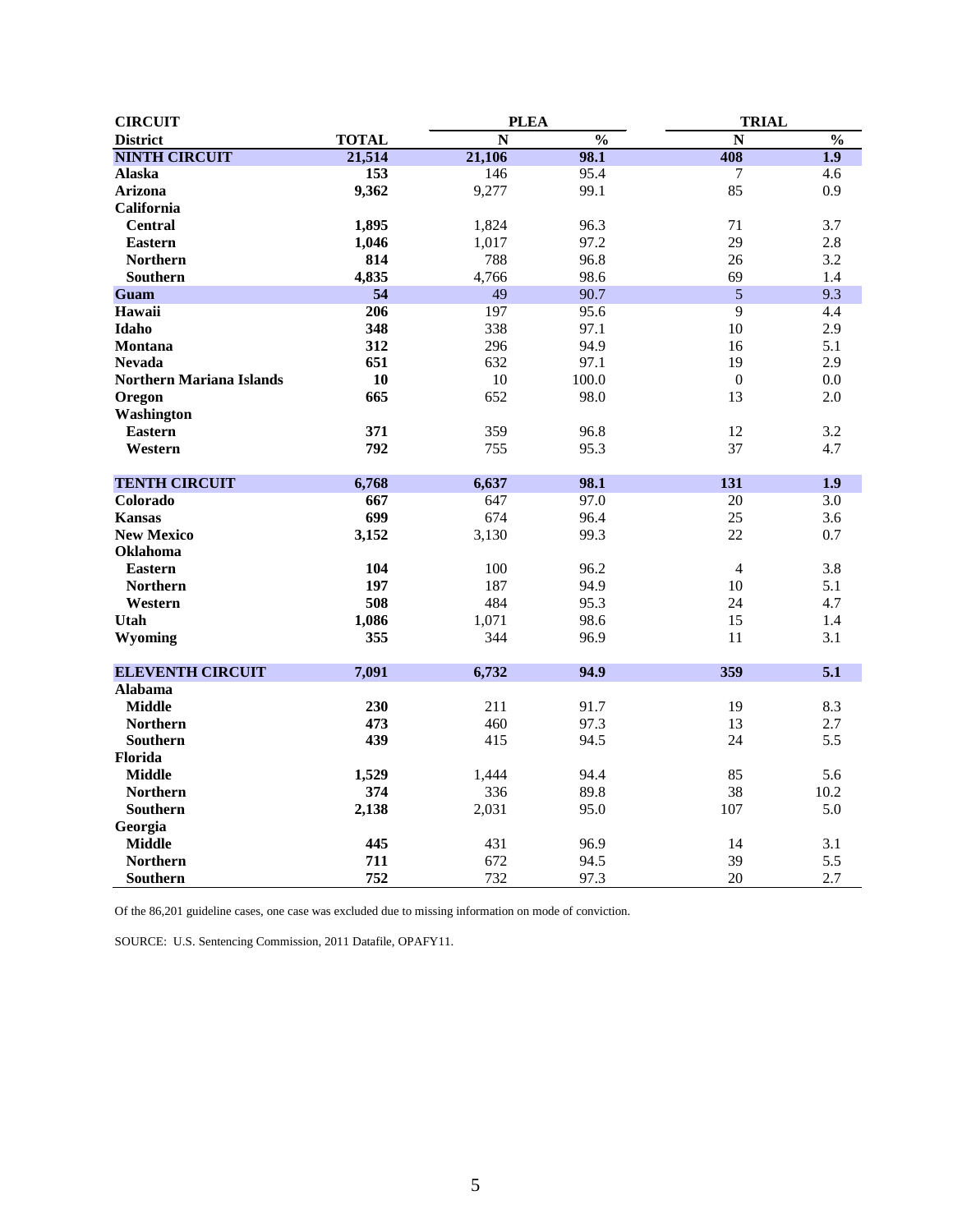|                                           |              |             |               | <b>National</b> |                | Guam             |                                                     |                  |                          |
|-------------------------------------------|--------------|-------------|---------------|-----------------|----------------|------------------|-----------------------------------------------------|------------------|--------------------------|
|                                           |              | <b>PLEA</b> |               | <b>TRIAL</b>    |                | <b>PLEA</b>      |                                                     | <b>TRIAL</b>     |                          |
| PRIMARY OFFENSE                           | <b>TOTAL</b> | ${\bf N}$   | $\frac{0}{0}$ | $\mathbf N$     | $\frac{6}{10}$ | ${\bf N}$        | $\frac{0}{0}$                                       | ${\bf N}$        | $\frac{0}{0}$            |
| <b>TOTAL</b>                              | 86,200       | 83,509      | 96.9          | 2,691           | 3.1            | 49               | 90.7                                                | 5                | 9.3                      |
| <b>Murder</b>                             | 74           | 55          | 74.3          | 19              | 25.7           | $\mathbf{0}$     | $-\!$                                               | $\boldsymbol{0}$ | --                       |
| <b>Manslaughter</b>                       | 65           | 61          | 93.8          | $\overline{4}$  | 6.2            | $\overline{0}$   | $-\!$                                               | $\boldsymbol{0}$ | --                       |
| <b>Kidnapping/Hostage Taking</b>          | 69           | 51          | 73.9          | 18              | 26.1           | $\theta$         | $-\!$                                               | $\overline{0}$   |                          |
| <b>Sexual Abuse</b>                       | 395          | 345         | 87.3          | 50              | 12.7           | $\boldsymbol{0}$ | $-$                                                 | $\boldsymbol{0}$ |                          |
| <b>Assault</b>                            | 680          | 608         | 89.4          | 72              | 10.6           | $\mathbf{1}$     | 100.0                                               | $\boldsymbol{0}$ | $0.0\,$                  |
| <b>Robbery</b>                            | 957          | 920         | 96.1          | 37              | 3.9            | $\overline{0}$   | $\hspace{0.05cm} \textbf{--}$                       | $\boldsymbol{0}$ | $\overline{\phantom{m}}$ |
| <b>Arson</b>                              | 55           | 51          | 92.7          | $\overline{4}$  | 7.3            | $\theta$         | $\qquad \qquad -$                                   | $\boldsymbol{0}$ | $-\!$                    |
| <b>Drugs - Trafficking</b>                | 24,442       | 23,632      | 96.7          | 810             | 3.3            | 11               | 84.6                                                | $\overline{2}$   | 15.4                     |
| <b>Drugs - Communication Facility</b>     | 469          | 469         | 100.0         | $\overline{0}$  | 0.0            | $\mathbf{0}$     | $\hspace{0.05cm} -\hspace{0.05cm} -\hspace{0.05cm}$ | $\overline{0}$   |                          |
| <b>Drugs - Simple Possession</b>          | 902          | 890         | 98.7          | 12              | 1.3            | $\mathbf{1}$     | 100.0                                               | $\boldsymbol{0}$ | 0.0                      |
| <b>Firearms</b>                           | 7,858        | 7,357       | 93.6          | 501             | 6.4            | $\mathbf{1}$     | 100.0                                               | $\boldsymbol{0}$ | 0.0                      |
| Burglary/B&E                              | 52           | 49          | 94.2          | 3               | 5.8            | $\mathbf{0}$     | $\overline{\phantom{m}}$                            | $\boldsymbol{0}$ | $\overline{\phantom{m}}$ |
| <b>Auto Theft</b>                         | 85           | 77          | 90.6          | 8               | 9.4            | $\boldsymbol{0}$ | $\overline{\phantom{m}}$                            | $\boldsymbol{0}$ |                          |
| <b>Larceny</b>                            | 1,528        | 1,491       | 97.6          | 37              | 2.4            | $\overline{4}$   | 100.0                                               | $\boldsymbol{0}$ | 0.0                      |
| Fraud                                     | 8,332        | 7,876       | 94.5          | 456             | 5.5            | 14               | 100.0                                               | $\boldsymbol{0}$ | 0.0                      |
| <b>Embezzlement</b>                       | 391          | 384         | 98.2          | 7               | 1.8            | $\mathbf{0}$     | $\overline{\phantom{m}}$                            | $\boldsymbol{0}$ | $\overline{\phantom{m}}$ |
| <b>Forgery/Counterfeiting</b>             | 941          | 924         | 98.2          | 17              | 1.8            | $\mathbf{0}$     |                                                     | $\boldsymbol{0}$ |                          |
| <b>Bribery</b>                            | 221          | 209         | 94.6          | 12              | 5.4            | $\overline{0}$   | $\hspace{0.05cm}$ $\hspace{0.05cm}$                 | $\boldsymbol{0}$ |                          |
| <b>Tax</b>                                | 677          | 617         | 91.1          | 60              | 8.9            | $\mathbf{0}$     | $-\!$                                               | $\boldsymbol{0}$ | $\overline{\phantom{m}}$ |
| <b>Money Laundering</b>                   | 844          | 806         | 95.5          | 38              | 4.5            | $\boldsymbol{0}$ | $\hspace{0.05cm}$ $\hspace{0.05cm}$                 | $\boldsymbol{0}$ |                          |
| <b>Racketeering/Extortion</b>             | 731          | 668         | 91.4          | 63              | 8.6            | $\mathbf{1}$     | 100.0                                               | $\boldsymbol{0}$ | $0.0\,$                  |
| <b>Gambling/Lottery</b>                   | 80           | 78          | 97.5          | $\overline{2}$  | 2.5            | $\mathbf{0}$     | $\overline{\phantom{m}}$                            | $\boldsymbol{0}$ | $\overline{\phantom{m}}$ |
| <b>Civil Rights</b>                       | 59           | 49          | 83.1          | 10              | 16.9           | $\mathbf{0}$     | $\overline{\phantom{m}}$                            | $\boldsymbol{0}$ |                          |
| Immigration                               | 29,717       | 29,553      | 99.4          | 164             | 0.6            | 3                | 75.0                                                | $\mathbf{1}$     | 25.0                     |
| <b>Child Pornography</b>                  | 1,855        | 1,797       | 96.9          | 58              | 3.1            | $\mathbf{0}$     | $-\!$                                               | $\overline{0}$   | --                       |
| <b>Prison Offenses</b>                    | 419          | 411         | 98.1          | 8               | 1.9            | $\boldsymbol{0}$ | $\overline{\phantom{m}}$                            | $\boldsymbol{0}$ | $\overline{\phantom{a}}$ |
| <b>Administration of Justice Offenses</b> | 1,188        | 1,126       | 94.8          | 62              | 5.2            | $\mathbf{1}$     | 100.0                                               | $\boldsymbol{0}$ | 0.0                      |
| <b>Environmental/Wildlife</b>             | 201          | 188         | 93.5          | 13              | 6.5            | $\overline{2}$   | 66.7                                                | $\mathbf{1}$     | 33.3                     |
| <b>National Defense</b>                   | 88           | 80          | 90.9          | 8               | 9.1            | $\mathbf{0}$     | $\hspace{0.05cm}$ – $\hspace{0.05cm}$               | $\boldsymbol{0}$ |                          |
| <b>Antitrust</b>                          | <b>10</b>    | 10          | 100.0         | $\overline{0}$  | 0.0            | $\boldsymbol{0}$ | $\hspace{0.05cm}$ $\hspace{0.05cm}$                 | $\boldsymbol{0}$ | $\overline{\phantom{a}}$ |
| Food & Drug                               | 55           | 55          | 100.0         | $\overline{0}$  | 0.0            | $\boldsymbol{0}$ | $\qquad \qquad -$                                   | $\boldsymbol{0}$ | $--$                     |
| <b>Other Miscellaneous Offenses</b>       | 2,760        | 2,622       | 95.0          | 138             | 5.0            | 10               | 90.9                                                | $\mathbf{1}$     | 9.1                      |

Of the 86,201 guideline cases, one case was excluded due to missing information on mode of conviction.

Of the 54 guideline cases from the District of Guam, no cases were excluded due to missing information on mode of conviction.

SOURCE: U.S. Sentencing Commission, 2011 Datafile, OPAFY11.

# **Fiscal Year 2011 GUILTY PLEAS AND TRIALS IN EACH PRIMARY OFFENSE CATEGORY**

# **Table 3**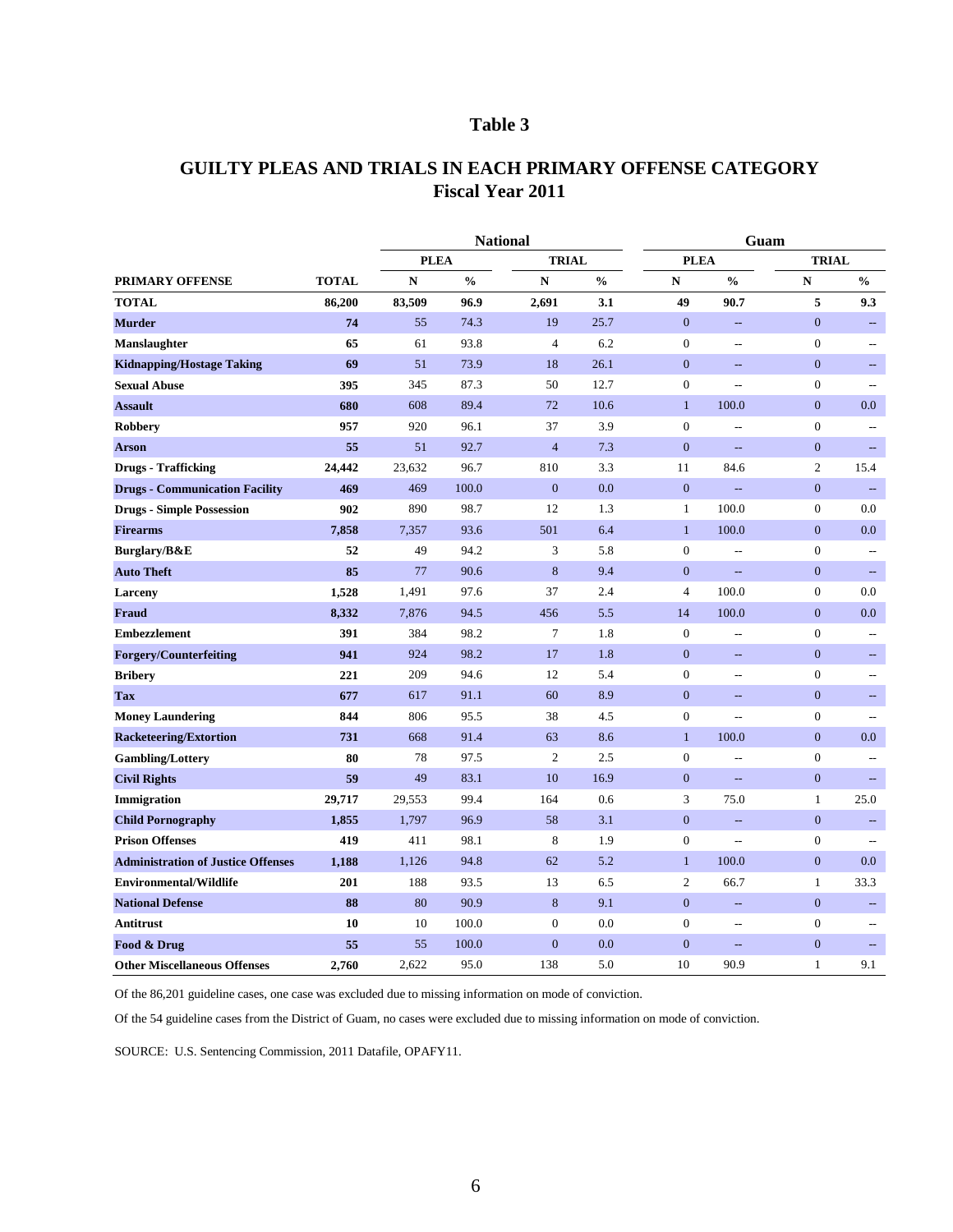|                                           |              |               |               | <b>Prison/Community</b> |               | <b>Probation and</b> |               |                       |               |
|-------------------------------------------|--------------|---------------|---------------|-------------------------|---------------|----------------------|---------------|-----------------------|---------------|
|                                           |              | <b>Prison</b> |               | <b>Split Sentence</b>   |               | <b>Confinement</b>   |               | <b>Probation Only</b> |               |
| <b>PRIMARY OFFENSE</b>                    | <b>TOTAL</b> | N             | $\frac{6}{6}$ | N                       | $\frac{6}{6}$ | N                    | $\frac{6}{6}$ | N                     | $\frac{6}{6}$ |
| <b>TOTAL</b>                              | 85,440       | 74,261        | 86.9          | 2,497                   | 2.9           | 2,630                | 3.1           | 6,052                 | 7.1           |
| <b>Murder</b>                             | 74           | 70            | 94.6          | 3                       | 4.1           |                      | 1.4           | $\overline{0}$        | 0.0           |
| <b>Manslaughter</b>                       | 65           | 56            | 86.2          | 6                       | 9.2           | $\overline{2}$       | 3.1           |                       | 1.5           |
| <b>Kidnapping/Hostage Taking</b>          | 69           | 69            | 100.0         | $\overline{0}$          | 0.0           | $\boldsymbol{0}$     | 0.0           | $\mathbf{0}$          | 0.0           |
| <b>Sexual Abuse</b>                       | 395          | 367           | 92.9          | 23                      | 5.8           |                      | 0.3           | 4                     | 1.0           |
| <b>Assault</b>                            | 675          | 523           | 77.5          | 49                      | 7.3           | 30                   | 4.4           | 73                    | 10.8          |
| <b>Robbery</b>                            | 957          | 899           | 93.9          | 35                      | 3.7           | $8\phantom{1}$       | 0.8           | 15                    | 1.6           |
| <b>Arson</b>                              | 54           | 51            | 94.4          | $\overline{2}$          | 3.7           |                      | 1.9           | $\overline{0}$        | 0.0           |
| <b>Drugs - Trafficking</b>                | 24,433       | 22,792        | 93.3          | 716                     | 2.9           | 402                  | 1.6           | 523                   | 2.1           |
| <b>Drugs - Communication Facility</b>     | 469          | 353           | 75.3          | 17                      | 3.6           | 44                   | 9.4           | 55                    | 11.7          |
| <b>Drugs - Simple Possession</b>          | 864          | 543           | 62.8          | 5                       | 0.6           | 15                   | 1.7           | 301                   | 34.8          |
| <b>Firearms</b>                           | 7,846        | 7,217         | 92.0          | 218                     | 2.8           | 178                  | 2.3           | 233                   | 3.0           |
| Burglary/B&E                              | 52           | 41            | 78.8          | 6                       | 11.5          | 5                    | 9.6           | $\theta$              | 0.0           |
| <b>Auto Theft</b>                         | 85           | 55            | 64.7          | $\overline{7}$          | 8.2           | 12                   | 14.1          | 11                    | 12.9          |
| Larceny                                   | 1,438        | 525           | 36.5          | 59                      | 4.1           | 222                  | 15.4          | 632                   | 43.9          |
| Fraud                                     | 8,298        | 5,918         | 71.3          | 565                     | 6.8           | 675                  | 8.1           | 1,140                 | 13.7          |
| <b>Embezzlement</b>                       | 382          | 147           | 38.5          | 44                      | 11.5          | 54                   | 14.1          | 137                   | 35.9          |
| <b>Forgery/Counterfeiting</b>             | 940          | 630           | 67.0          | 70                      | 7.4           | 119                  | 12.7          | 121                   | 12.9          |
| <b>Bribery</b>                            | 219          | 136           | 62.1          | 19                      | 8.7           | 34                   | 15.5          | 30                    | 13.7          |
| <b>Tax</b>                                | 674          | 341           | 50.6          | 72                      | 10.7          | 121                  | 18.0          | 140                   | 20.8          |
| <b>Money Laundering</b>                   | 841          | 626           | 74.4          | 45                      | 5.4           | 63                   | 7.5           | 107                   | 12.7          |
| <b>Racketeering/Extortion</b>             | 731          | 661           | 90.4          | 27                      | 3.7           | 23                   | 3.1           | 20                    | 2.7           |
| <b>Gambling/Lottery</b>                   | 80           | 21            | 26.3          | 5                       | 6.3           | 34                   | 42.5          | 20                    | 25.0          |
| <b>Civil Rights</b>                       | 58           | 31            | 53.4          | 8                       | 13.8          | 6                    | 10.3          | 13                    | 22.4          |
| Immigration                               | 29,713       | 28,201        | 94.9          | 284                     | 1.0           | 199                  | 0.7           | 1,029                 | 3.5           |
| <b>Child Pornography</b>                  | 1,853        | 1,785         | 96.3          | 43                      | 2.3           | 13                   | 0.7           | 12                    | 0.6           |
| <b>Prison Offenses</b>                    | 419          | 380           | 90.7          | 18                      | 4.3           | $\tau$               | 1.7           | 14                    | 3.3           |
| <b>Administration of Justice Offenses</b> | 1,176        | 807           | 68.6          | 63                      | 5.4           | 82                   | 7.0           | 224                   | 19.0          |
| <b>Environmental/Wildlife</b>             | 186          | 47            | 25.3          | 8                       | 4.3           | 21                   | 11.3          | 110                   | 59.1          |
| <b>National Defense</b>                   | 87           | 74            | 85.1          | $\overline{4}$          | 4.6           | $\overline{4}$       | 4.6           | $\overline{5}$        | 5.7           |
| <b>Antitrust</b>                          | <b>10</b>    |               | 70.0          |                         | 10.0          |                      | 10.0          |                       | 10.0          |
| Food & Drug                               | 52           | 17            | 32.7          | $\overline{2}$          | 3.8           | $\overline{2}$       | 3.8           | 31                    | 59.6          |
| <b>Other Miscellaneous Offenses</b>       | 2,245        | 871           | 38.8          | 73                      | 3.3           | 251                  | 11.2          | 1,050                 | 46.8          |

Of the 86,201 guideline cases, 761 cases were excluded due to one or both of the following reasons: missing sentencing information (5), or cases in which the defendant received no imprisonment or probation (756).

SOURCE: U.S. Sentencing Commission, 2011 Datafile, OPAFY11.

# **Table 4**

# **TYPE OF SENTENCE IMPOSED BY PRIMARY OFFENSE CATEGORY Fiscal Year 2011**

## **National**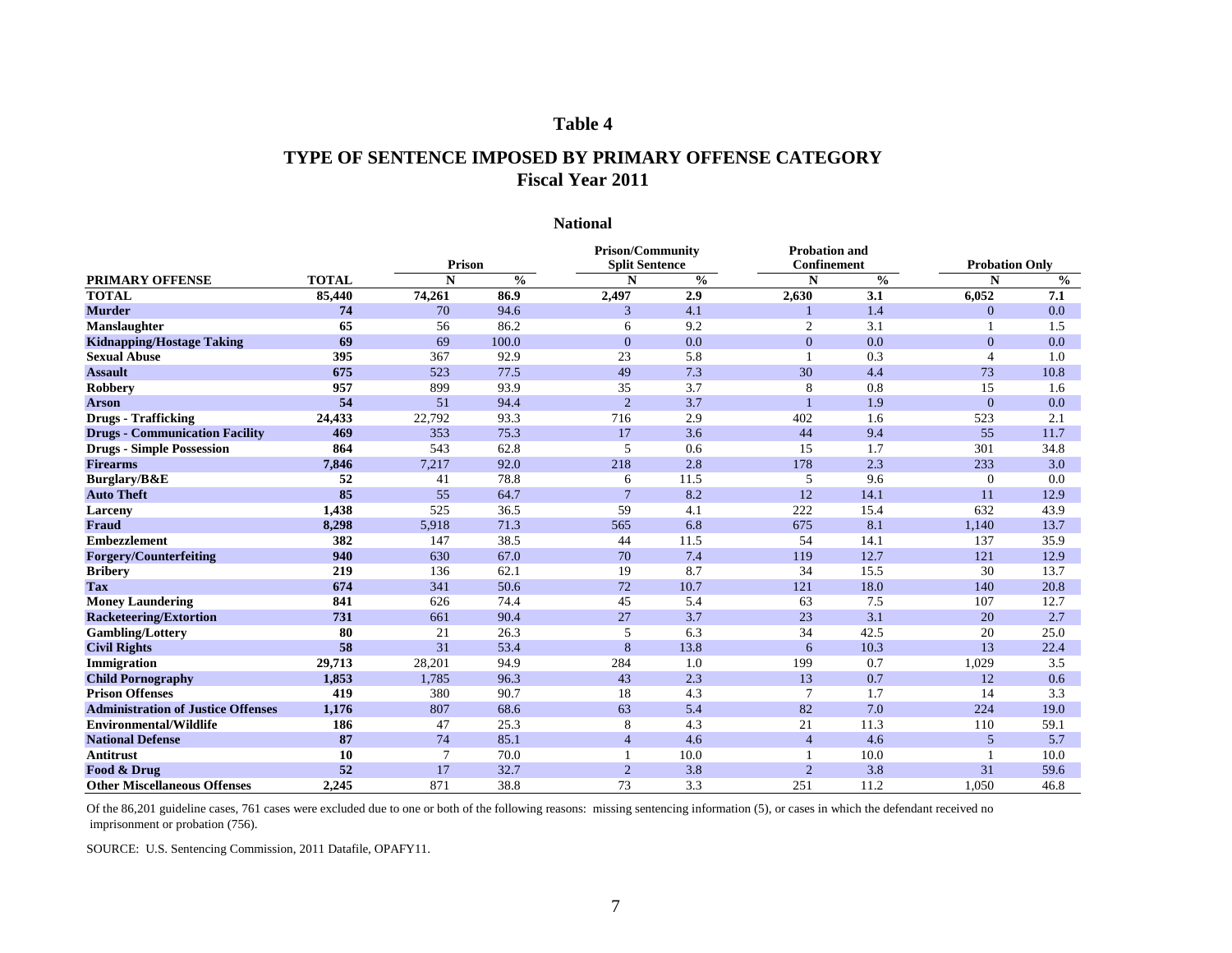|                                           |              | Prison           |                          |                | <b>Split Sentence</b>               |                  | <b>Confinement</b>                                    |                  | <b>Probation Only</b> |  |
|-------------------------------------------|--------------|------------------|--------------------------|----------------|-------------------------------------|------------------|-------------------------------------------------------|------------------|-----------------------|--|
| <b>PRIMARY OFFENSE</b>                    | <b>TOTAL</b> | N                | $\frac{0}{0}$            | N              | $\frac{6}{6}$                       | N                | $\frac{0}{0}$                                         | N                | $\frac{6}{6}$         |  |
| <b>TOTAL</b>                              | 53           | 24               | 45.3                     | $\overline{7}$ | 13.2                                | 4                | 7.5                                                   | 18               | 34.0                  |  |
| <b>Murder</b>                             | $\mathbf 0$  | $\overline{0}$   | $--$                     | $\Omega$       |                                     | $\overline{0}$   | н.                                                    | 0                |                       |  |
| <b>Manslaughter</b>                       |              |                  | $\overline{\phantom{m}}$ |                | $\qquad \qquad -$                   |                  | $\hspace{0.05cm}$ $\hspace{0.05cm}$ $\hspace{0.05cm}$ |                  |                       |  |
| <b>Kidnapping/Hostage Taking</b>          | $\bf{0}$     | $\overline{0}$   | $\qquad \qquad -$        | $\overline{0}$ | $\hspace{0.05cm}$ $\hspace{0.05cm}$ | $\mathbf{0}$     | $- -$                                                 | $\overline{0}$   |                       |  |
| <b>Sexual Abuse</b>                       |              |                  | $-\,-$                   |                |                                     |                  | $-\,-$                                                |                  |                       |  |
| <b>Assault</b>                            |              | $\overline{0}$   | 0.0                      | $\overline{0}$ | 0.0                                 |                  | 100.0                                                 | $\overline{0}$   | 0.0                   |  |
| <b>Robbery</b>                            |              |                  | $- -$                    |                | $- -$                               |                  | --                                                    |                  |                       |  |
| <b>Arson</b>                              |              | $\overline{0}$   | $\qquad \qquad -$        | $\overline{0}$ | $\qquad \qquad -$                   | $\boldsymbol{0}$ | н.                                                    | 0                |                       |  |
| <b>Drugs - Trafficking</b>                | 13           |                  | 84.6                     |                | 15.4                                | $\mathbf{0}$     | 0.0                                                   |                  | 0.0                   |  |
| <b>Drugs - Communication Facility</b>     |              | $\overline{0}$   |                          | $\left($       |                                     | $\mathbf{0}$     |                                                       | $\boldsymbol{0}$ |                       |  |
| <b>Drugs - Simple Possession</b>          |              |                  | 0.0                      | $\left($       | 0.0                                 | $\mathbf{0}$     | 0.0                                                   |                  | 100.0                 |  |
| <b>Firearms</b>                           |              | $\overline{0}$   | 0.0                      | $\overline{0}$ | 0.0                                 | $\mathbf{0}$     | 0.0                                                   |                  | 100.0                 |  |
| <b>Burglary/B&amp;E</b>                   |              |                  | $-\,-$                   |                | $- -$                               | $\overline{0}$   | $\qquad \qquad -$                                     |                  |                       |  |
| <b>Auto Theft</b>                         |              | $\overline{0}$   | $--$                     | $\overline{0}$ | $\qquad \qquad -$                   | $\mathbf{0}$     | н.                                                    | 0                |                       |  |
| <b>Larceny</b>                            |              |                  | 0.0                      | $\Omega$       | 0.0                                 |                  | 25.0                                                  | 3                | 75.0                  |  |
| Fraud                                     | 14           | 8                | 57.1                     | 3              | 21.4                                |                  | 7.1                                                   | 2                | 14.3                  |  |
| <b>Embezzlement</b>                       |              |                  | $- -$                    |                | $- -$                               |                  | $\qquad \qquad -$                                     |                  |                       |  |
| <b>Forgery/Counterfeiting</b>             | $\bf{0}$     | $\overline{0}$   | $\qquad \qquad -$        | $\theta$       | $\qquad \qquad -$                   | $\mathbf{0}$     | $\qquad \qquad -$                                     | 0                |                       |  |
| <b>Bribery</b>                            |              |                  | $-\,-$                   |                | $\qquad \qquad -$                   |                  | $\overline{\phantom{m}}$                              |                  |                       |  |
| <b>Tax</b>                                |              | $\overline{0}$   | $\overline{\phantom{m}}$ | $\theta$       | $-\,-$                              | $\mathbf{0}$     | $\qquad \qquad -$                                     | $\overline{0}$   |                       |  |
| <b>Money Laundering</b>                   |              |                  | --                       |                |                                     |                  | --                                                    |                  |                       |  |
| <b>Racketeering/Extortion</b>             |              |                  | 100.0                    | $\theta$       | 0.0                                 | $\mathbf{0}$     | 0.0                                                   | $\overline{0}$   | 0.0                   |  |
| <b>Gambling/Lottery</b>                   |              |                  | $-\,-$                   |                | $\qquad \qquad -$                   | $\overline{0}$   | $-\,-$                                                |                  |                       |  |
| <b>Civil Rights</b>                       |              | $\overline{0}$   | $--$                     | $\theta$       | $\sim$ $\sim$                       | $\mathbf{0}$     | $\qquad \qquad -$                                     | 0                |                       |  |
| <b>Immigration</b>                        |              |                  | 25.0                     |                | 25.0                                |                  | 25.0                                                  |                  | 25.0                  |  |
| <b>Child Pornography</b>                  |              | $\overline{0}$   | $\overline{\phantom{m}}$ | $\overline{0}$ |                                     | $\mathbf{0}$     |                                                       | $\theta$         |                       |  |
| <b>Prison Offenses</b>                    |              |                  | --                       |                |                                     |                  | --                                                    |                  |                       |  |
| <b>Administration of Justice Offenses</b> | $\mathbf{L}$ | $\mathbf{0}$     | 0.0                      | $\overline{0}$ | 0.0                                 | $\overline{0}$   | 0.0                                                   |                  | 100.0                 |  |
| <b>Environmental/Wildlife</b>             | 2            | $\theta$         | 0.0                      |                | 50.0                                | $\boldsymbol{0}$ | 0.0                                                   |                  | 50.0                  |  |
| <b>National Defense</b>                   |              | $\boldsymbol{0}$ | $--$                     | $\overline{0}$ | $--$                                | $\boldsymbol{0}$ | $--$                                                  | $\rm 0$          |                       |  |
| <b>Antitrust</b>                          |              |                  | $- -$                    |                | $--$                                | $\theta$         | $\qquad \qquad -$                                     |                  |                       |  |
| Food & Drug                               |              | $\boldsymbol{0}$ | $\overline{\phantom{m}}$ | $\overline{0}$ | $\overline{\phantom{m}}$            | $\mathbf{0}$     | $--$                                                  | $\boldsymbol{0}$ |                       |  |
| <b>Other Miscellaneous Offenses</b>       | 11           | $\overline{3}$   | 27.3                     | $\overline{0}$ | 0.0                                 | $\overline{0}$   | 0.0                                                   | 8                | 72.7                  |  |

Of the 54 guideline cases from the District of Guam, one case was excluded due to cases in which the defendant received no imprisonment or probation.

SOURCE: U.S. Sentencing Commission, 2011 Datafile, OPAFY11.

# **Table 5**

# **TYPE OF SENTENCE IMPOSED BY PRIMARY OFFENSE CATEGORY Fiscal Year 2011**

**Guam**

#### **PRIMARY OFFENSE TOTAL**<br>TOTAL 53 **TOTAL 53 24 45.3 7 13.2 4 7.5 18 34.0 Murder 0** 0 -- 0 -- 0 -- 0 -- **Manslaughter 0** 0 -- 0 -- 0 -- 0 -- **Kidnapping/Hostage Taking**  $\qquad \qquad 0 \qquad \qquad 0 \qquad \qquad -$  **0 -- 0 -- 0 --** 0 --**Sexual Abuse 1 0 1 0 1 0 1 1 0 1 1 0 1 1 0 1 1 0 1 Assault 1** 0 0.0 0.0 0.0 1 100.0 0 0.0 0.0 **Robbery 0** 0 -- 0 -- 0 -- 0 -- 0 -- 0 --**Arson 0** 0 -- 0 -- 0 -- 0 -- **Drugs - Trafficking** 13 11 84.6 2 15.4 0 0.0 0 0.0 **Drugs - Communication Facility**  $\begin{array}{cccc} 0 & 0 & -5 & 0 & -5 \\ \text{Drugs - Simple Possession} & 1 & 0 & 0.0 & 0 & 0 \\ \end{array}$ **Drugs - Simple Possession 1** 0 0.0 0 0.0 0 0.0 0 0.0 **Firearms 1** 0 0.0 0.0 0.0 0.0 0.0 0.0 1 100.0 **Burglary/B&E 0** 0 -- 0 -- 0 -- 0 -- **Auto Theft 0** 0 -- 0 -- 0 -- 0 -- **Larceny 4** 0 0.0 0.0 0.0 1 25.0 3 75.0 **Fraud 14 14 8 57.1 3 21.4 1 1 1 1 2 14.3 Embezzlement 0** 0 -- 0 -- 0 -- 0 -- **Forgery/Counterfeiting**  $\qquad \qquad 0 \qquad \qquad 0 \qquad \qquad -$  **0 -- 0 --** 0 --**Bribery 0** 0 -- 0 -- 0 -- 0 -- 0 -- 0 --**Tax 0** 0 -- 0 -- 0 -- 0 -- **Money Laundering**  $\hspace{1.6cm} 0 \hspace{1.2cm} -0 \hspace{1.2cm} -0 \hspace{1.2cm} -0 \hspace{1.2cm} -1$ **Racketeering/Extortion 1** 1 100.0 0 0.0 0 0.0 0 0.0 **Gambling/Lottery 0** 0 -- 0 -- 0 -- 0 -- 0 -- 0 --**Civil Rights 0** 0 -- 0 -- 0 -- 0 -- **Immigration 4** 1 25.0 1 25.0 1 25.0 1 25.0 1 25.0 **Child Pornography 0** 0 -- 0 -- 0 -- 0 -- **Prison Offenses 0** 0 -- 0 -- 0 -- 0 -- **Administration of Justice Offenses 1** 0 0.0 0.0 0.0 0.0 0 0.0 0 0.0 **Environmental/Wildlife**  $\qquad \qquad 2 \qquad \qquad 0 \qquad \qquad 0.0 \qquad \qquad 1 \qquad \qquad 50.0 \qquad \qquad 0 \qquad \qquad 0.0$ **National Defense 0** 0 -- 0 -- 0 -- 0 -- **N** % **N** % **N** % **N** % **N** % **N Prison/Community**<br> **Probation and<br>
Probation and<br>
Confinement Prison Split Sentence Confinement N Prison Probation Only 1 Probation Only 1 Probation Only 1 Probation Only 1 Probation Only 1 Probation Only 1 Probation Only 1 Probation Probation Only 1 Prob**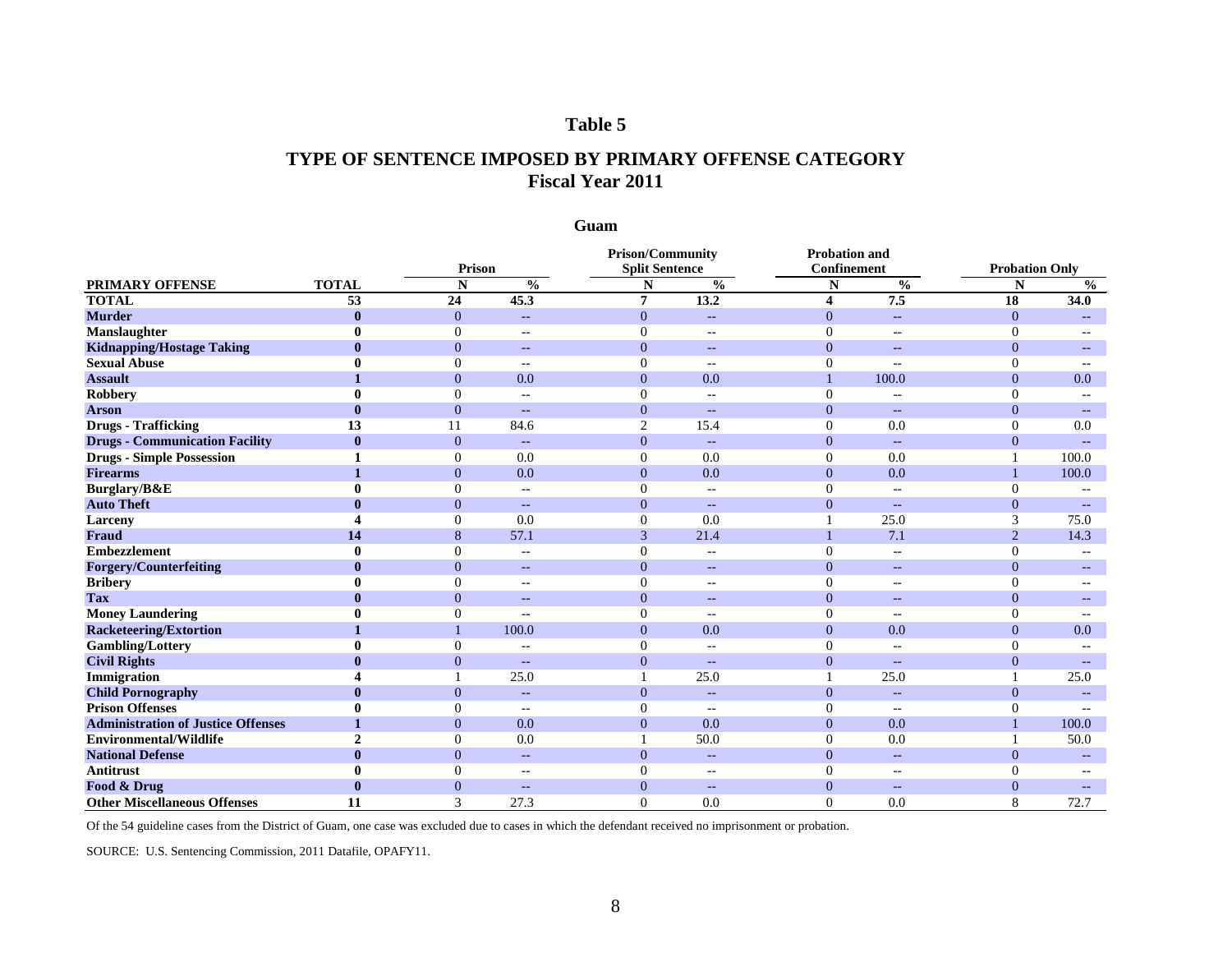Of the 86,201 guideline cases, a U.S. Citizen was the defendant in 43,553 cases. Of these, 38,012 cases were excluded due to one or both of the following reasons: defendant ineligible for non-prison sentence (38,012), or missing sentencing information (4).

|                                     |              |                        | <b>National</b> |                                      |               | Guam                   |                                       |                                      |               |  |
|-------------------------------------|--------------|------------------------|-----------------|--------------------------------------|---------------|------------------------|---------------------------------------|--------------------------------------|---------------|--|
|                                     |              | <b>Prison Sentence</b> |                 | <b>Non-Prison</b><br><b>Sentence</b> |               | <b>Prison Sentence</b> |                                       | <b>Non-Prison</b><br><b>Sentence</b> |               |  |
| PRIMARY OFFENSE                     | <b>TOTAL</b> | N                      | $\frac{0}{0}$   | $\mathbf N$                          | $\frac{0}{0}$ | N                      | $\frac{0}{0}$                         | N                                    | $\frac{6}{6}$ |  |
| <b>TOTAL</b>                        | 5,541        | 1,851                  | 33.4            | 3,690                                | 66.6          | $5\overline{)}$        | 29.4                                  | 12                                   | 70.6          |  |
| Fraud                               | 1,329        | 479                    | 36.0            | 850                                  | 64.0          | $\mathfrak{Z}$         | 75.0                                  |                                      | 25.0          |  |
| <b>Larceny</b>                      | 731          | 136                    | 18.6            | 595                                  | 81.4          | $\boldsymbol{0}$       | 0.0                                   | $\overline{2}$                       | 100.0         |  |
| Immigration                         | 469          | 237                    | 50.5            | 232                                  | 49.5          | $\boldsymbol{0}$       | $\overline{\phantom{m}}$              | $\mathbf{0}$                         | $--$          |  |
| <b>Embezzlement</b>                 | 189          | 43                     | 22.8            | 146                                  | 77.2          | $\boldsymbol{0}$       | $\overline{\phantom{m}}$              | $\mathbf{0}$                         | $--$          |  |
| <b>Drugs - Trafficking</b>          | 426          | 162                    | 38.0            | 264                                  | 62.0          | $\boldsymbol{0}$       | $\hspace{0.05cm}$ – $\hspace{0.05cm}$ | $\mathbf{0}$                         | $--$          |  |
| <b>Drugs - Simple Possession</b>    | 333          | 163                    | 48.9            | 170                                  | 51.1          | $\boldsymbol{0}$       | 0.0                                   |                                      | 100.0         |  |
| <b>Firearms</b>                     | 191          | 79                     | 41.4            | 112                                  | 58.6          | $\boldsymbol{0}$       | $\overline{\phantom{a}}$              | $\boldsymbol{0}$                     |               |  |
| <b>Forgery/Counterfeiting</b>       | 257          | 103                    | 40.1            | 154                                  | 59.9          | $\boldsymbol{0}$       | $\overline{\phantom{a}}$              | $\boldsymbol{0}$                     | $-\!$ $\!-$   |  |
| <b>Other Miscellaneous Offenses</b> | 1,616        | 449                    | 27.8            | 1,167                                | 72.2          | $\overline{2}$         | 20.0                                  | 8                                    | 80.0          |  |

Of the 54 guideline cases from the District of Guam, a U.S. Citizen was the defendant in 42 cases. Of these, 25 cases were excluded because the defendant was ineligible for a non-prison sentence.

This table was limited to U.S. Citizens beginning in Fiscal Year 2010.

SOURCE: U.S. Sentencing Commission, 2011 Datafile, OPAFY11.

# **Table 6**

# **INCARCERATION RATE OF U.S. CITIZEN DEFENDANTS ELIGIBLE FOR NON-PRISON SENTENCES BY PRIMARY OFFENSE CATEGORY Fiscal Year 2011**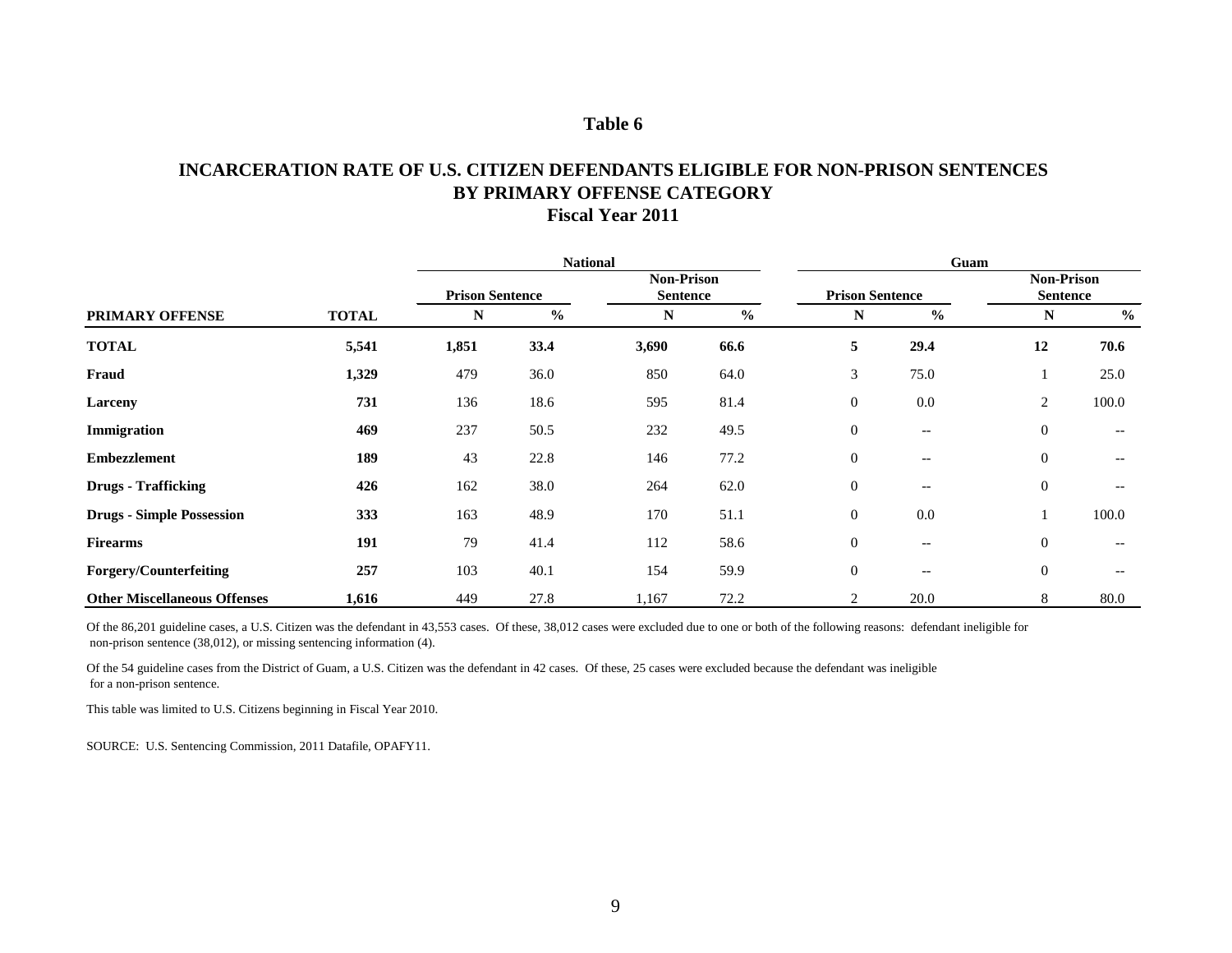### **LENGTH OF IMPRISONMENT BY PRIMARY OFFENSE CATEGORY Fiscal Year 2011**

|                                           |        | <b>National</b> |        |                | Guam              |                  |
|-------------------------------------------|--------|-----------------|--------|----------------|-------------------|------------------|
|                                           | Mean   | Median          |        | Mean           | Median            |                  |
| PRIMARY OFFENSE                           | Months | Months          | Number | Months         | Months            | Number           |
| <b>TOTAL</b>                              | 49     | 27              | 73,891 | 31             | 11                | 26               |
| <b>Murder</b>                             | 241    | 210             | 73     | $-$            | $-$               | $\boldsymbol{0}$ |
| <b>Manslaughter</b>                       | 57     | 39              | 60     | --             | $ -$              | $\boldsymbol{0}$ |
| <b>Kidnapping/Hostage Taking</b>          | 226    | 188             | 69     | $-$            | $-$               | $\boldsymbol{0}$ |
| <b>Sexual Abuse</b>                       | 125    | 108             | 389    | --             | --                | $\boldsymbol{0}$ |
| <b>Assault</b>                            | 44     | 30              | 559    | --             | --                | $\boldsymbol{0}$ |
| <b>Robbery</b>                            | 85     | 65              | 931    | --             | $\qquad \qquad -$ | $\boldsymbol{0}$ |
| <b>Arson</b>                              | 64     | 60              | 52     | --             | $-$               | $\boldsymbol{0}$ |
| <b>Drugs - Trafficking</b>                | 74     | 60              | 23,129 | 59             | 54                | 10               |
| <b>Drugs - Communication Facility</b>     | 40     | 41              | 362    | $-$            | $\qquad \qquad -$ | $\boldsymbol{0}$ |
| <b>Drugs - Simple Possession</b>          | 5      | 3               | 494    | --             | $-$               | $\boldsymbol{0}$ |
| <b>Firearms</b>                           | 89     | 60              | 7,350  | --             | н.                | $\boldsymbol{0}$ |
| Burglary/B&E                              | 24     | 23              | 46     | $-$            | $-$               | $\boldsymbol{0}$ |
| <b>Auto Theft</b>                         | 77     | 27              | 60     | $-$            | $-$               | $\boldsymbol{0}$ |
| <b>Larceny</b>                            | 18     | 12              | 566    | --             | --                | $\boldsymbol{0}$ |
| <b>Fraud</b>                              | 30     | 18              | 6,064  | 14             | 7                 | 10               |
| <b>Embezzlement</b>                       | 17     | 12              | 184    | $- -$          | --                | $\boldsymbol{0}$ |
| <b>Forgery/Counterfeiting</b>             | 23     | 18              | 669    | $-$            | --                | $\boldsymbol{0}$ |
| <b>Bribery</b>                            | 25     | 18              | 153    | --             | --                | $\boldsymbol{0}$ |
| <b>Tax</b>                                | 23     | 18              | 406    | $- -$          | --                | $\boldsymbol{0}$ |
| <b>Money Laundering</b>                   | 37     | 24              | 629    | $-$            | $-$               | $\boldsymbol{0}$ |
| <b>Racketeering/Extortion</b>             | 89     | 60              | 671    | --             | $-$               | $\boldsymbol{0}$ |
| <b>Gambling/Lottery</b>                   | 11     | 12              | 22     | $- -$          | $- -$             | $\boldsymbol{0}$ |
| <b>Civil Rights</b>                       | 46     | 24              | 37     | --             | --                | $\boldsymbol{0}$ |
| <b>Immigration</b>                        | 18     | 12              | 26,808 | --             | --                | $\mathbf{2}$     |
| <b>Child Pornography</b>                  | 121    | 84              | 1,817  |                |                   | $\boldsymbol{0}$ |
| <b>Prison Offenses</b>                    | 15     | 12              | 394    |                | --                | $\boldsymbol{0}$ |
| <b>Administration of Justice Offenses</b> | 25     | 18              | 845    |                |                   | $\boldsymbol{0}$ |
| <b>Environmental/Wildlife</b>             | 12     | 6               | 52     | --             | --                |                  |
| <b>National Defense</b>                   | 70     | 37              | 78     | $-$            | --                | $\mathbf{0}$     |
| <b>Antitrust</b>                          | 14     | 10              | 8      | --             | $-$               | $\boldsymbol{0}$ |
| Food & Drug                               | 28     | 16              | 18     | $- -$          | --                | $\overline{0}$   |
| <b>Other Miscellaneous Offenses</b>       | 34     | 12              | 896    | $\overline{2}$ | $\boldsymbol{0}$  | 3                |

Of the 86,201 guideline cases, 12,310 cases were excluded for one or both of the following reasons: zero months of prison ordered (11,546), or missing or indeterminable sentencing information (764).

Of the 54 guideline cases from the District of Guam, 28 cases were excluded due to one of the following reasons: zero months of prison ordered (27) or missing or indeterminable sentencing information (1).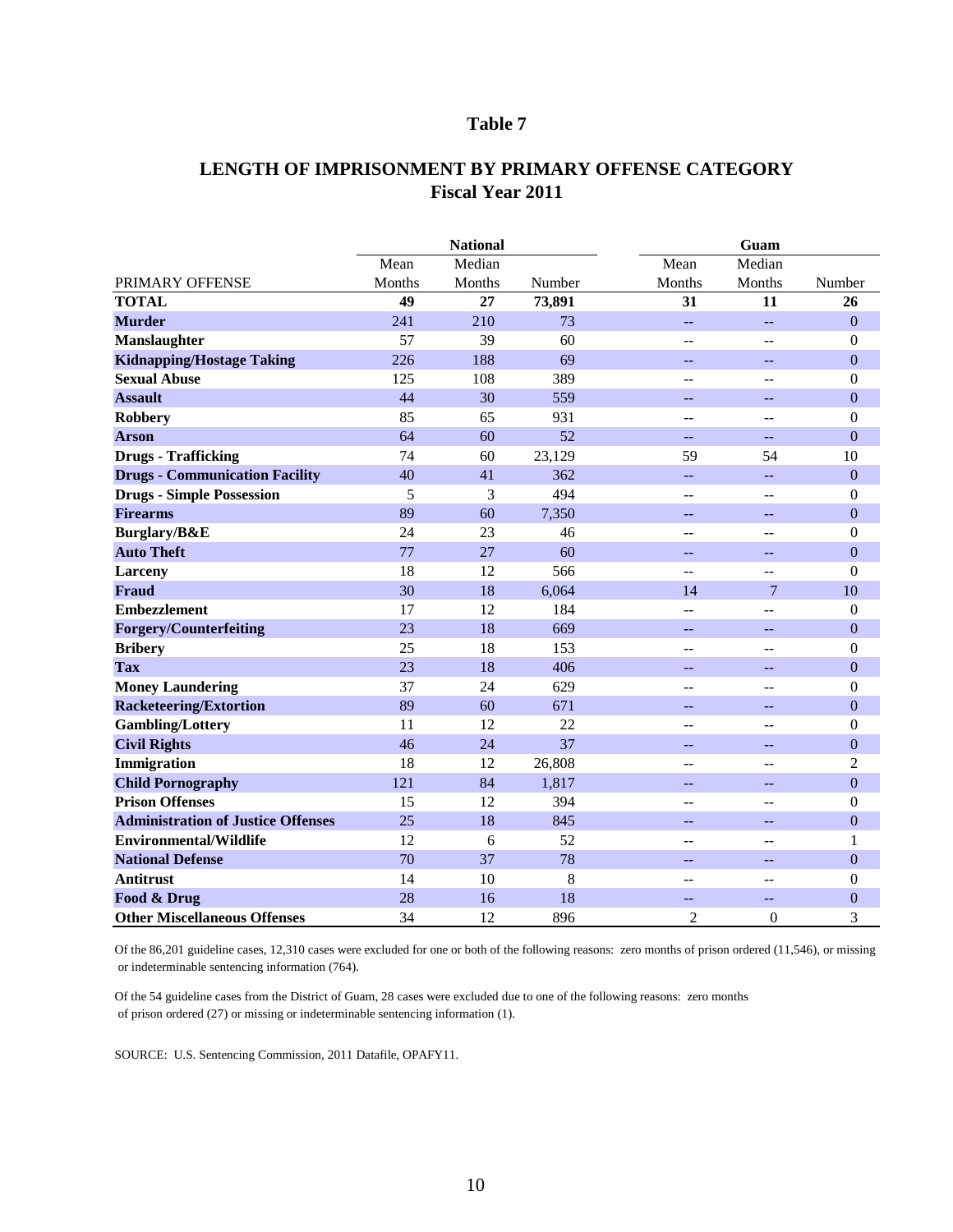#### **Fiscal Year 2011 COMPARISON OF SENTENCE IMPOSED AND POSITION RELATIVE TO THE GUIDELINE RANGE**

|                                                                         | <b>National</b> |               | Guam             |               |  |
|-------------------------------------------------------------------------|-----------------|---------------|------------------|---------------|--|
|                                                                         | N               | $\frac{0}{0}$ | $\mathbf N$      | $\frac{0}{0}$ |  |
| <b>TOTAL CASES</b> <sup>1</sup>                                         | 84,744          | 100.0         | 50               | 100.0         |  |
| <b>CASES SENTENCED WITHIN GUIDELINE RANGE</b>                           | 46,160          | 54.5          | 27               | 54.0          |  |
| <b>CASES SENTENCED ABOVE GUIDELINE RANGE</b>                            | 1,527           | 1.8           | 1                | 2.0           |  |
| DEPARTURE ABOVE GUIDELINE RANGE                                         | 488             | 0.6           | 1                | 2.0           |  |
| Upward Departure From Guideline Range <sup>2</sup>                      | 379             | 0.4           | 0                | 0.0           |  |
| Upward Departure With <i>Booker</i> /18 U.S.C. § 3553 <sup>3</sup>      | 109             | 0.1           | $\mathbf{1}$     | 2.0           |  |
| <b>OTHERWISE ABOVE GUIDELINE RANGE</b>                                  | 1,039           | 1.2           | 0                | 0.0           |  |
| Above Guideline Range With Booker/18 U.S.C. § 3553 <sup>4</sup>         | 947             | 1.1           | 0                | 0.0           |  |
| All Remaining Cases Above Guideline Range <sup>5</sup>                  | 92              | 0.1           | $\boldsymbol{0}$ | 0.0           |  |
| <b>GOVERNMENT SPONSORED BELOW RANGE<sup>6</sup></b>                     | 22,295          | 26.3          | 7                | 14.0          |  |
| §5K1.1 Substantial Assistance Departure                                 | 9,522           | 11.2          | 7                | 14.0          |  |
| §5K3.1 Early Disposition Program Departure                              | 9,057           | 10.7          | $\boldsymbol{0}$ | 0.0           |  |
| Other Government Sponsored Below Range                                  | 3,716           | 4.4           | $\boldsymbol{0}$ | 0.0           |  |
| NON-GOVERNMENT SPONSORED BELOW RANGE                                    | 14,762          | 17.4          | 15               | 30.0          |  |
| DEPARTURE BELOW GUIDELINE RANGE                                         | 2,893           | 3.4           | 1                | 2.0           |  |
| Downward Departure From Guideline Range <sup>2</sup>                    | 1,976           | 2.3           |                  | 2.0           |  |
| Downward Departure With Booker/18 U.S.C. § 35533                        | 917             | 1.1           | $\theta$         | 0.0           |  |
| <b>OTHERWISE BELOW GUIDELINE RANGE</b>                                  | 11,869          | 14.0          | 14               | 28.0          |  |
| Below Guideline Range With <i>Booker</i> /18 U.S.C. § 3553 <sup>4</sup> | 11,371          | 13.4          | 12               | 24.0          |  |
| All Remaining Cases Below Guideline Range <sup>5</sup>                  | 498             | 0.6           | 2                | 4.0           |  |

 $1$  This table reflects the 86,201 cases sentenced nationally in Fiscal Year 2011, 54 of which were from the District of Guam. Of these, 1,457 cases nationally and four cases from the District of Guam were excluded because information was missing from the submitted documents that prevented the comparison of the sentence and the guideline range.

<sup>2</sup> All cases with departures in which the court did not indicate as a reason either *United States v. Booker*, 18 U.S.C. § 3553, or a factor or reason specifically prohibited in the provisions, policy statements, or commentary of the *Guidelines Manual.*

 $3$  All cases sentenced outside of the guideline range in which the court indicated both a departure (see footnote 2) and a reference to either  *United States v. Booker,* 18 U.S.C. § 3553, or related factors as a reason for sentencing outside of the guideline system.

4 All cases sentenced outside of the guideline range in which no departure was indicated and in which the court cited *United States v. Booker,*  18 U.S.C. § 3553, or related factors as one of the reasons for sentencing outside of the guideline system.

 $<sup>5</sup>$  All cases sentenced outside of the guideline range that could not be classified into any of the three previous outside of the range categories.</sup> This category includes cases in which no reason was provided for a sentence outside of the guideline range.

 $6$  Cases in which a reason for the sentence indicated that the prosecution initiated, proposed, or stipulated to a sentence outside of the guideline range, either pursuant to a plea agreement or as part of a non-plea negotiation with the defendant.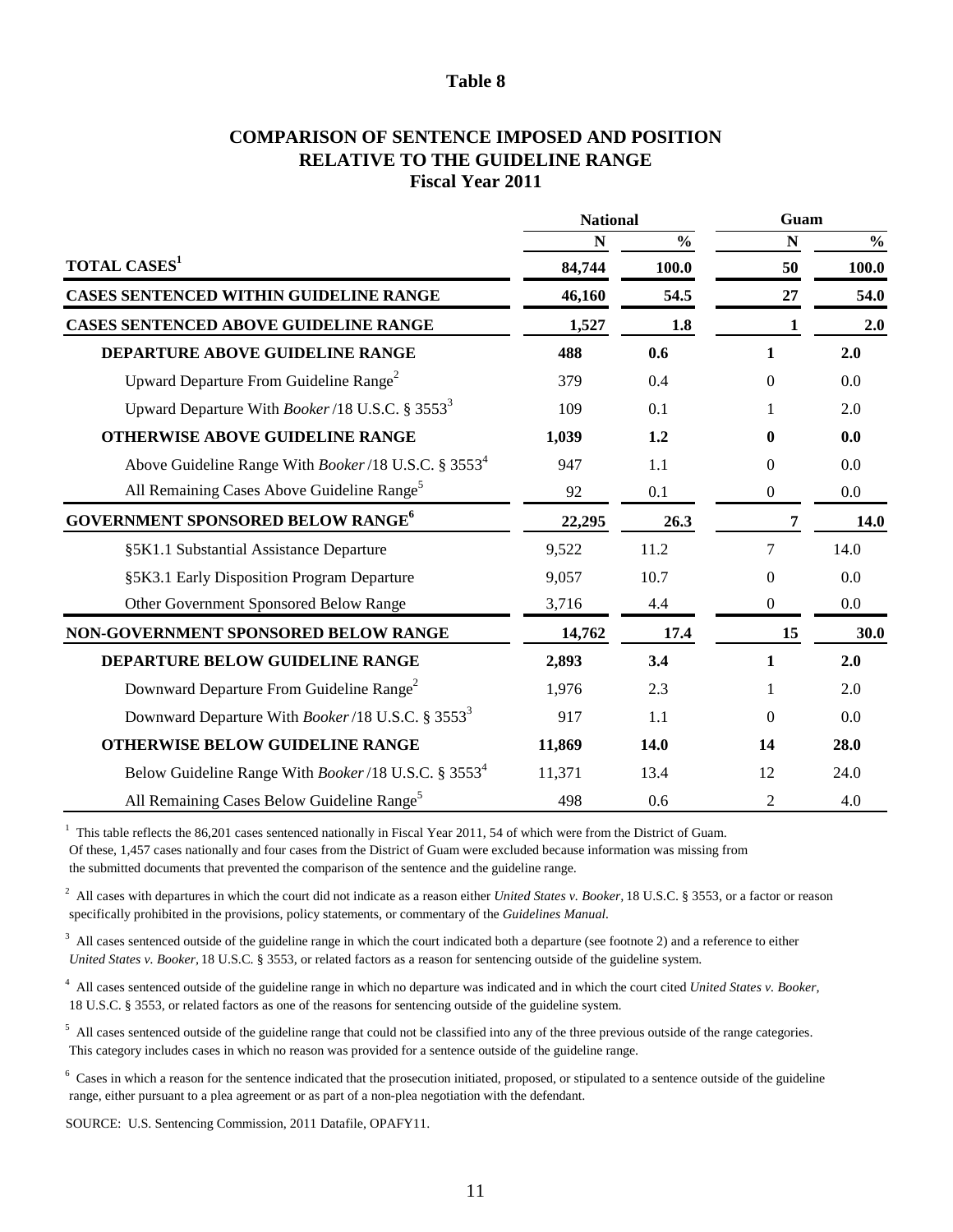| <b>CIRCUIT</b>              |              | <b>SENTENCED</b><br><b>WITHIN</b><br><b>GUIDELINE RANGE</b> |               | <b>ABOVE</b><br><b>RANGE</b><br><b>DEPARTURE</b> |               | <b>ABOVE RANGE</b><br><b>DEPARTURE</b><br><b>W/BOOKER</b> |                | <b>ABOVE</b><br><b>RANGE</b><br><b>W/BOOKER</b> |                | <b>REMAINING</b><br><b>ABOVE</b><br><b>RANGE</b> |               |
|-----------------------------|--------------|-------------------------------------------------------------|---------------|--------------------------------------------------|---------------|-----------------------------------------------------------|----------------|-------------------------------------------------|----------------|--------------------------------------------------|---------------|
| <b>District</b>             | <b>TOTAL</b> | $\mathbf N$                                                 | $\frac{6}{6}$ | $\mathbf N$                                      | $\frac{6}{6}$ | $\mathbf N$                                               | $\frac{6}{10}$ | $\mathbf N$                                     | $\frac{6}{10}$ | ${\bf N}$                                        | $\frac{0}{0}$ |
| <b>TOTAL</b>                | 84,744       | 46,160                                                      | 54.5          | 379                                              | 0.4           | 109                                                       | 0.1            | 947                                             | 1.1            | 92                                               | 0.1           |
| <b>D.C. CIRCUIT</b>         | 359          | 138                                                         | 38.4          | 3 <sup>1</sup>                                   | 0.8           | $\mathbf{1}$                                              | 0.3            | $\overline{\mathbf{4}}$                         | 1.1            | $\mathbf{0}$                                     | 0.0           |
| <b>District of Columbia</b> | 359          | 138                                                         | 38.4          | 3                                                | 0.8           | $\mathbf{1}$                                              | 0.3            | $\overline{4}$                                  | 1.1            | $\overline{0}$                                   | 0.0           |
| <b>FIRST CIRCUIT</b>        | 2,328        | 1,340                                                       | 57.6          | 6                                                | 0.3           | 6                                                         | 0.3            | 37                                              | 1.6            | 3 <sup>1</sup>                                   | 0.1           |
| <b>Maine</b>                | 193          | 83                                                          | 43.0          | 1                                                | 0.5           | $\overline{0}$                                            | 0.0            |                                                 | 0.5            | $\overline{0}$                                   | 0.0           |
| <b>Massachusetts</b>        | 566          | 207                                                         | 36.6          | 3                                                | 0.5           | 3                                                         | 0.5            | 12                                              | 2.1            | 1                                                | 0.2           |
| <b>New Hampshire</b>        | 204          | 85                                                          | 41.7          | $\mathbf{0}$                                     | 0.0           |                                                           | 0.5            | 8                                               | 3.9            | $\boldsymbol{0}$                                 | 0.0           |
| <b>Puerto Rico</b>          | 1,155        | 863                                                         | 74.7          | $\overline{2}$                                   | 0.2           | $\overline{2}$                                            | 0.2            | 16                                              | 1.4            | $\overline{2}$                                   | 0.2           |
| <b>Rhode Island</b>         | 210          | 102                                                         | 48.6          | $\overline{0}$                                   | 0.0           | $\overline{0}$                                            | 0.0            | $\overline{0}$                                  | 0.0            | $\overline{0}$                                   | 0.0           |
| <b>SECOND CIRCUIT</b>       | 4,604        | 1,797                                                       | 39.0          | 13                                               | 0.3           | 3 <sup>1</sup>                                            | 0.1            | 22                                              | 0.5            | 6                                                | 0.1           |
| <b>Connecticut</b>          | 341          | 144                                                         | 42.2          | $\overline{2}$                                   | 0.6           | $\overline{0}$                                            | 0.0            | $\overline{2}$                                  | 0.6            | $\boldsymbol{0}$                                 | 0.0           |
| <b>New York</b>             |              |                                                             |               |                                                  |               |                                                           |                |                                                 |                |                                                  |               |
| <b>Eastern</b>              | 1,147        | 350                                                         | 30.5          | 1                                                | 0.1           | $\overline{2}$                                            | 0.2            | 12                                              | 1.0            | 3                                                | 0.3           |
| <b>Northern</b>             | 573          | 298                                                         | 52.0          | 3                                                | 0.5           | $\mathbf{1}$                                              | 0.2            | $\overline{0}$                                  | 0.0            | $\mathbf{1}$                                     | 0.2           |
| Southern                    | 1,579        | 551                                                         | 34.9          |                                                  | 0.1           | $\overline{0}$                                            | 0.0            | 6                                               | 0.4            | 1                                                | 0.1           |
| Western                     | 803          | 403                                                         | 50.2          | 5                                                | 0.6           | $\overline{0}$                                            | 0.0            |                                                 | 0.1            | $\mathbf{1}$                                     | 0.1           |
| <b>Vermont</b>              | 161          | 51                                                          | 31.7          | $\mathbf{1}$                                     | 0.6           | $\overline{0}$                                            | 0.0            |                                                 | 0.6            | $\overline{0}$                                   | 0.0           |
| <b>THIRD CIRCUIT</b>        | 2,955        | 1,344                                                       | 45.5          | $\overline{7}$                                   | 0.2           | 3 <sup>1</sup>                                            | 0.1            | 27                                              | 0.9            | 5 <sup>5</sup>                                   | 0.2           |
| <b>Delaware</b>             | 121          | 47                                                          | 38.8          | $\boldsymbol{0}$                                 | 0.0           | $\overline{0}$                                            | 0.0            | 1                                               | 0.8            | $\overline{0}$                                   | 0.0           |
| <b>New Jersey</b>           | 803          | 384                                                         | 47.8          | $\mathbf{1}$                                     | 0.1           |                                                           | 0.1            | 3                                               | 0.4            | $\boldsymbol{0}$                                 | $0.0\,$       |
| Pennsylvania                |              |                                                             |               |                                                  |               |                                                           |                |                                                 |                |                                                  |               |
| <b>Eastern</b>              | 979          | 384                                                         | 39.2          | $\mathfrak{Z}$                                   | 0.3           | $\mathbf{1}$                                              | 0.1            | 18                                              | 1.8            | 3                                                | 0.3           |
| <b>Middle</b>               | 500          | 234                                                         | 46.8          | $\overline{2}$                                   | 0.4           | $\overline{0}$                                            | 0.0            | $\overline{2}$                                  | 0.4            | $\overline{0}$                                   | 0.0           |
| Western                     | 490          | 252                                                         | 51.4          | $\overline{0}$                                   | 0.0           | $\overline{0}$                                            | 0.0            |                                                 | 0.2            | $\mathbf{1}$                                     | 0.2           |
| <b>Virgin Islands</b>       | 62           | 43                                                          | 69.4          | $\mathbf{1}$                                     | 1.6           | $\mathbf{1}$                                              | 1.6            | $\overline{2}$                                  | 3.2            | $\mathbf{1}$                                     | 1.6           |
| <b>FOURTH CIRCUIT</b>       | 6,794        | 4,119                                                       | 60.6          | 43                                               | 0.6           | 17                                                        | 0.3            | 83                                              | 1.2            | $\overline{\mathbf{4}}$                          | 0.1           |
| <b>Maryland</b>             | 853          | 353                                                         | 41.4          | $8\phantom{1}$                                   | 0.9           | 5                                                         | 0.6            | 12                                              | 1.4            | $\mathbf{1}$                                     | 0.1           |
| <b>North Carolina</b>       |              |                                                             |               |                                                  |               |                                                           |                |                                                 |                |                                                  |               |
| <b>Eastern</b>              | 805          | 441                                                         | 54.8          | 13                                               | 1.6           | $\overline{4}$                                            | 0.5            | 12                                              | 1.5            | $\boldsymbol{0}$                                 | 0.0           |
| <b>Middle</b>               | 527          | 372                                                         | 70.6          | 6                                                | 1.1           | $\mathbf{0}$                                              | 0.0            | 10                                              | 1.9            | $\boldsymbol{0}$                                 | 0.0           |
| Western                     | 550          | 312                                                         | 56.7          | $\mathbf{1}$                                     | 0.2           | $\mathbf{1}$                                              | 0.2            | 6                                               | 1.1            | $\boldsymbol{0}$                                 | 0.0           |
| <b>South Carolina</b>       | 1,044        | 613                                                         | 58.7          | 6                                                | 0.6           |                                                           | 0.1            | $\overline{7}$                                  | 0.7            | $\overline{2}$                                   | $0.2\,$       |
| <b>Virginia</b>             |              |                                                             |               |                                                  |               |                                                           |                |                                                 |                |                                                  |               |
| <b>Eastern</b>              | 2,020        | 1,513                                                       | 74.9          | $\tau$                                           | 0.3           | $5\overline{)}$                                           | 0.2            | 22                                              | 1.1            | $\boldsymbol{0}$                                 | 0.0           |
| Western                     | 374          | 181                                                         | 48.4          | $\mathbf{1}$                                     | 0.3           | $\mathbf{1}$                                              | 0.3            | 6                                               | 1.6            | $\boldsymbol{0}$                                 | 0.0           |
| <b>West Virginia</b>        |              |                                                             |               |                                                  |               |                                                           |                |                                                 |                |                                                  |               |
| <b>Northern</b>             | 311          | 177                                                         | 56.9          | $\mathbf{1}$                                     | 0.3           | $\overline{0}$                                            | 0.0            | 5                                               | 1.6            | $\boldsymbol{0}$                                 | $0.0\,$       |
| <b>Southern</b>             | 310          | 157                                                         | 50.6          | $\boldsymbol{0}$                                 | 0.0           | $\overline{0}$                                            | 0.0            | 3                                               | 1.0            | $\mathbf{1}$                                     | 0.3           |

# **SENTENCES RELATIVE TO THE GUIDELINE RANGE BY CIRCUIT AND DISTRICT Fiscal Year 2011**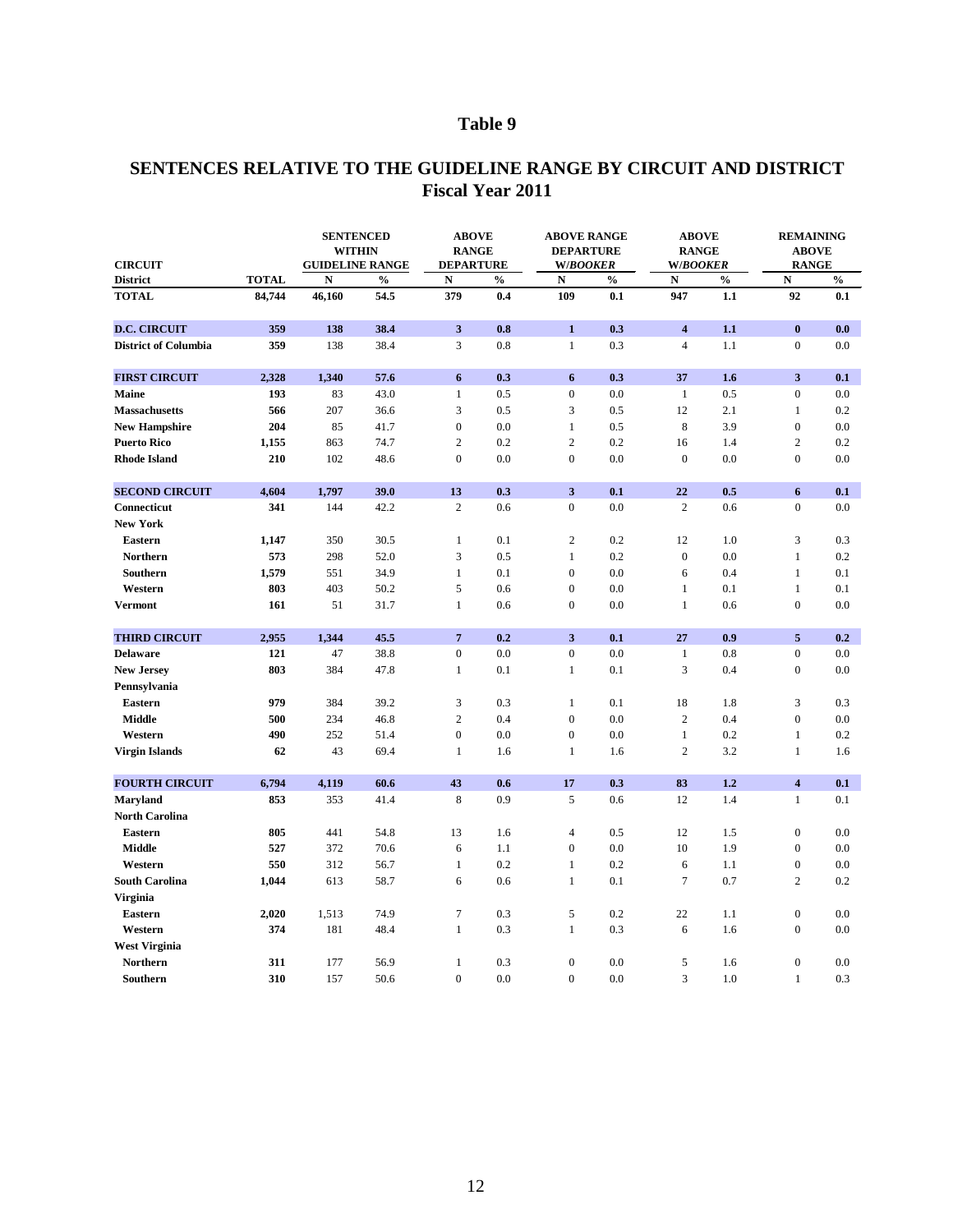| <b>CIRCUIT</b>                    | $§$ 5K1.1<br><b>SUBSTANTIAL</b><br><b>ASSISTANCE</b> |               | §5K3.1<br><b>EARLY</b><br><b>DISPOSITION</b> |               | <b>OTHER</b><br><b>GOV'T</b><br><b>SPONSORED</b> |               | <b>BELOW</b><br><b>RANGE</b><br><b>DEPARTURE</b> |               | <b>BELOW RANGE</b><br><b>DEPARTURE</b><br><b>W/BOOKER</b> |               | <b>BELOW</b><br><b>RANGE</b><br><b>W/BOOKER</b> |               | <b>REMAINING</b><br><b>BELOW</b><br><b>RANGE</b> |               |
|-----------------------------------|------------------------------------------------------|---------------|----------------------------------------------|---------------|--------------------------------------------------|---------------|--------------------------------------------------|---------------|-----------------------------------------------------------|---------------|-------------------------------------------------|---------------|--------------------------------------------------|---------------|
| <b>District</b>                   | N                                                    | $\frac{0}{0}$ | $\mathbf N$                                  | $\frac{0}{0}$ | $\mathbf N$                                      | $\frac{0}{0}$ | ${\bf N}$                                        | $\frac{0}{0}$ | ${\bf N}$                                                 | $\frac{0}{0}$ | ${\bf N}$                                       | $\frac{0}{0}$ | N                                                | $\frac{0}{0}$ |
| <b>TOTAL</b>                      | 9,522                                                | 11.2          | 9,057                                        | 10.7          | 3,716                                            | 4.4           | 1,976                                            | 2.3           | 917                                                       | 1.1           | 11,371                                          | 13.4          | 498                                              | 0.6           |
| <b>D.C. CIRCUIT</b>               | 84                                                   | 23.4          | $\mathbf{0}$                                 | 0.0           | 57                                               | 15.9          | 12                                               | 3.3           | 20                                                        | 5.6           | 33                                              | 9.2           | $7\phantom{.0}$                                  | 1.9           |
| <b>District of Columbia</b>       | 84                                                   | 23.4          | $\overline{0}$                               | 0.0           | 57                                               | 15.9          | 12                                               | 3.3           | 20                                                        | 5.6           | 33                                              | 9.2           | $\tau$                                           | 1.9           |
| <b>FIRST CIRCUIT</b>              | 247                                                  | 10.6          | 17                                           | 0.7           | 205                                              | 8.8           | 59                                               | 2.5           | 26                                                        | 1.1           | 362                                             | 15.5          | 20                                               | 0.9           |
| <b>Maine</b>                      | 62                                                   | 32.1          | $\overline{0}$                               | 0.0           | $\overline{2}$                                   | 1.0           | 9                                                | 4.7           | 3                                                         | 1.6           | 32                                              | 16.6          | $\overline{0}$                                   | $0.0\,$       |
| <b>Massachusetts</b>              | 68                                                   | 12.0          | 2                                            | 0.4           | 96                                               | 17.0          | 16                                               | 2.8           | 6                                                         | 1.1           | 147                                             | 26.0          | 5                                                | 0.9           |
| <b>New Hampshire</b>              | 34                                                   | 16.7          | $\overline{0}$                               | 0.0           | 26                                               | 12.7          | 4                                                | 2.0           | 6                                                         | 2.9           | 40                                              | 19.6          | $\overline{0}$                                   | 0.0           |
| <b>Puerto Rico</b>                | 71                                                   | 6.1           | 15                                           | 1.3           | 75                                               | 6.5           | 29                                               | 2.5           | 11                                                        | 1.0           | 54                                              | 4.7           | 15                                               | 1.3           |
| <b>Rhode Island</b>               | 12                                                   | 5.7           | $\boldsymbol{0}$                             | 0.0           | 6                                                | 2.9           |                                                  | 0.5           | $\mathbf{0}$                                              | 0.0           | 89                                              | 42.4          | $\mathbf{0}$                                     | $0.0\,$       |
| <b>SECOND CIRCUIT</b>             | 871                                                  | 18.9          | $\mathbf{0}$                                 | 0.0           | 120                                              | 2.6           | 142                                              | 3.1           | 148                                                       | 3.2           | 1,443                                           | 31.3          | 39                                               | 0.8           |
| Connecticut                       | 52                                                   | 15.2          | $\overline{0}$                               | 0.0           | 5                                                | 1.5           | 22                                               | 6.5           | 14                                                        | 4.1           | 99                                              | 29.0          | $\mathbf{1}$                                     | 0.3           |
| <b>New York</b>                   |                                                      |               |                                              |               |                                                  |               |                                                  |               |                                                           |               |                                                 |               |                                                  |               |
| <b>Eastern</b>                    | 232                                                  | 20.2          | $\overline{0}$                               | 0.0           | 38                                               | 3.3           | 41                                               | 3.6           | 60                                                        | 5.2           | 395                                             | 34.4          | 13                                               | 1.1           |
| <b>Northern</b>                   | 119                                                  | 20.8          | $\overline{0}$                               | 0.0           | $\overline{7}$                                   | 1.2           | 18                                               | 3.1           | 11                                                        | 1.9           | 111                                             | 19.4          | $\overline{4}$                                   | 0.7           |
| Southern                          | 228                                                  | 14.4          | $\overline{0}$                               | 0.0           | 18                                               | 1.1           | 34                                               | 2.2           | 37                                                        | 2.3           | 687                                             | 43.5          | 16                                               | 1.0           |
| Western                           | 218                                                  | 27.1          | $\overline{0}$                               | 0.0           | 38                                               | 4.7           | 3                                                | 0.4           | 6                                                         | 0.7           | 123                                             | 15.3          | $\mathfrak{S}$                                   | 0.6           |
| <b>Vermont</b>                    | 22                                                   | 13.7          | $\overline{0}$                               | 0.0           | 14                                               | 8.7           | 24                                               | 14.9          | 20                                                        | 12.4          | 28                                              | 17.4          | $\overline{0}$                                   | 0.0           |
| <b>THIRD CIRCUIT</b>              | 729                                                  | 24.7          | $\bf{0}$                                     | 0.0           | 147                                              | 5.0           | 39                                               | 1.3           | 55                                                        | 1.9           | 574                                             | 19.4          | 25                                               | 0.8           |
| <b>Delaware</b>                   | 19                                                   | 15.7          | $\overline{0}$                               | 0.0           | 12                                               | 9.9           | $\overline{0}$                                   | 0.0           | $\boldsymbol{0}$                                          | 0.0           | 40                                              | 33.1          | $\overline{2}$                                   | 1.7           |
| <b>New Jersey</b><br>Pennsylvania | 219                                                  | 27.3          | $\boldsymbol{0}$                             | 0.0           | 25                                               | 3.1           | 10                                               | 1.2           | 11                                                        | 1.4           | 146                                             | 18.2          | 3                                                | 0.4           |
| <b>Eastern</b>                    | 303                                                  | 30.9          | $\overline{0}$                               | 0.0           | 38                                               | 3.9           | 10                                               | 1.0           | 6                                                         | 0.6           | 197                                             | 20.1          | 16                                               | 1.6           |
| <b>Middle</b>                     | 92                                                   | 18.4          | $\overline{0}$                               | 0.0           | 59                                               | 11.8          | 12                                               | 2.4           | 11                                                        | 2.2           | 88                                              | 17.6          | $\overline{0}$                                   | $0.0\,$       |
| Western                           | 88                                                   | 18.0          | $\overline{0}$                               | 0.0           | 12                                               | 2.4           | 6                                                | 1.2           | 27                                                        | 5.5           | 101                                             | 20.6          | $\overline{2}$                                   | 0.4           |
| <b>Virgin Islands</b>             | 8                                                    | 12.9          | $\overline{0}$                               | 0.0           | $\mathbf{1}$                                     | 1.6           | $\mathbf{1}$                                     | 1.6           | $\mathbf{0}$                                              | 0.0           | 2                                               | 3.2           | $\overline{2}$                                   | 3.2           |
| <b>FOURTH CIRCUIT</b>             | 1,060                                                | 15.6          | $\boldsymbol{0}$                             | 0.0           | 242                                              | 3.6           | <b>100</b>                                       | 1.5           | 65                                                        | 1.0           | 1,028                                           | 15.1          | 33                                               | 0.5           |
| <b>Maryland</b>                   | 213                                                  | 25.0          | $\overline{0}$                               | 0.0           | 78                                               | 9.1           | 17                                               | 2.0           | 23                                                        | 2.7           | 137                                             | 16.1          | 6                                                | 0.7           |
| <b>North Carolina</b>             |                                                      |               |                                              |               |                                                  |               |                                                  |               |                                                           |               |                                                 |               |                                                  |               |
| <b>Eastern</b>                    | 263                                                  | 32.7          | $\overline{0}$                               | 0.0           | $\overline{2}$                                   | 0.2           | 6                                                | 0.7           | 3                                                         | 0.4           | 59                                              | 7.3           | $\overline{2}$                                   | 0.2           |
| <b>Middle</b>                     | 59                                                   | 11.2          | $\overline{0}$                               | 0.0           | $\mathbf{1}$                                     | 0.2           | 6                                                | 1.1           | $\mathbf{1}$                                              | 0.2           | 72                                              | 13.7          | $\overline{0}$                                   | $0.0\,$       |
| Western                           | 121                                                  | 22.0          | $\overline{0}$                               | 0.0           | 28                                               | 5.1           | 6                                                | 1.1           | $5\overline{)}$                                           | 0.9           | 69                                              | 12.5          | $\mathbf{1}$                                     | 0.2           |
| <b>South Carolina</b>             | 186                                                  | 17.8          | $\overline{0}$                               | 0.0           | 27                                               | 2.6           | 12                                               | 1.1           | $\tau$                                                    | 0.7           | 175                                             | 16.8          | 8                                                | 0.8           |
| <b>Virginia</b>                   |                                                      |               |                                              |               |                                                  |               |                                                  |               |                                                           |               |                                                 |               |                                                  |               |
| <b>Eastern</b>                    | 72                                                   | 3.6           | $\overline{0}$                               | $0.0\,$       | 42                                               | 2.1           | 42                                               | 2.1           | 20                                                        | 1.0           | 284                                             | 14.1          | 13                                               | 0.6           |
| Western                           | 82                                                   | 21.9          | $\overline{0}$                               | 0.0           | 24                                               | 6.4           | 8                                                | 2.1           | $\mathfrak{Z}$                                            | 0.8           | 67                                              | 17.9          | $\mathbf{1}$                                     | 0.3           |
| <b>West Virginia</b>              |                                                      |               |                                              |               |                                                  |               |                                                  |               |                                                           |               |                                                 |               |                                                  |               |
| <b>Northern</b>                   | 28                                                   | 9.0           | $\overline{0}$                               | 0.0           | 36                                               | 11.6          | $\boldsymbol{0}$                                 | 0.0           | $\mathbf{1}$                                              | 0.3           | 62                                              | 19.9          | $\mathbf{1}$                                     | 0.3           |
| <b>Southern</b>                   | 36                                                   | 11.6          | $\overline{0}$                               | 0.0           | $\overline{4}$                                   | 1.3           | 3                                                | 1.0           | $\overline{2}$                                            | 0.6           | 103                                             | 33.2          |                                                  | 0.3           |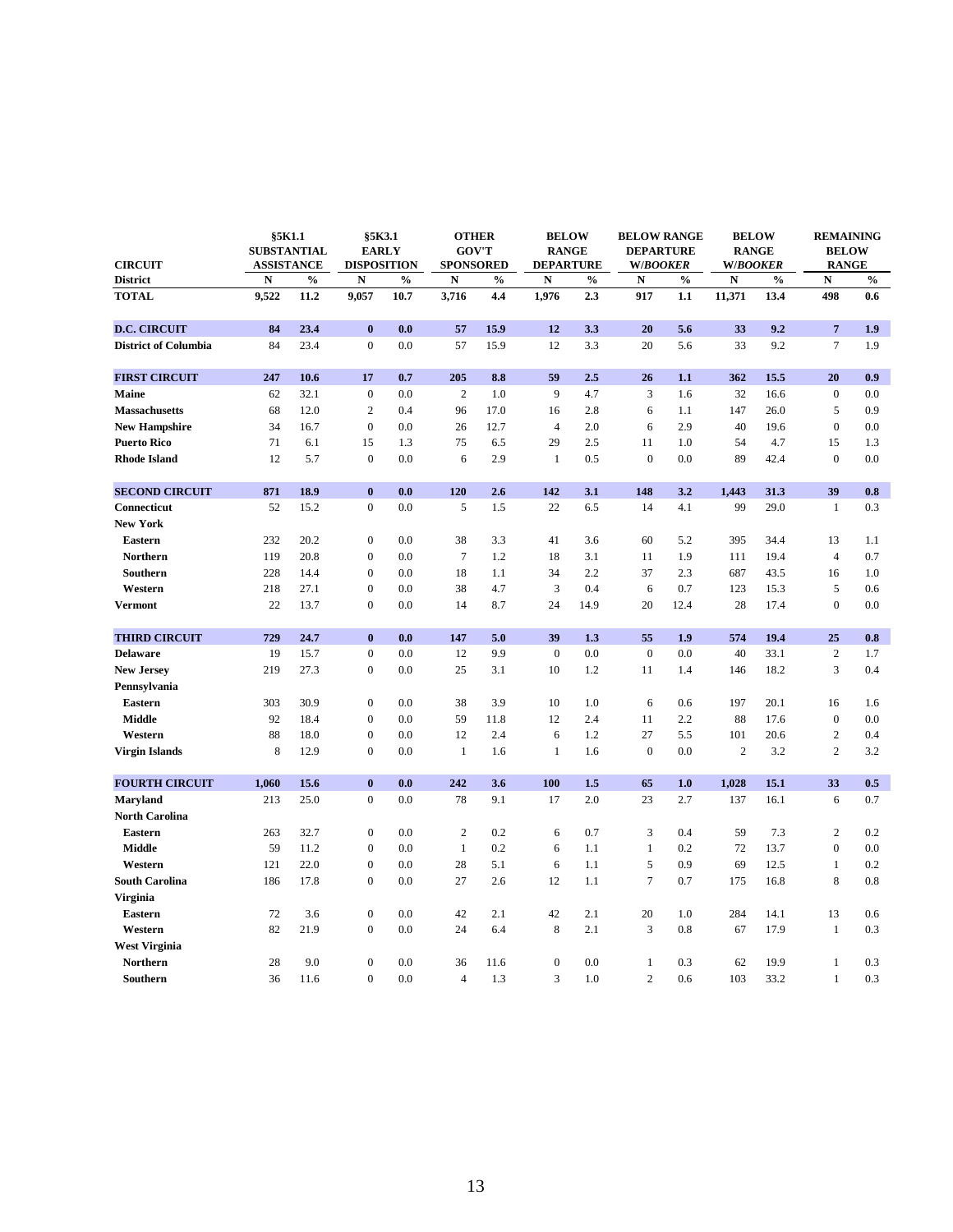| <b>CIRCUIT</b>         |              | <b>SENTENCED</b><br><b>WITHIN</b><br><b>GUIDELINE RANGE</b> |               | <b>ABOVE</b><br><b>RANGE</b><br><b>DEPARTURE</b> |               | <b>ABOVE RANGE</b><br><b>DEPARTURE</b><br><b>W/BOOKER</b> |               | <b>ABOVE</b><br><b>RANGE</b><br><b>W/BOOKER</b> |               | <b>REMAINING</b><br><b>ABOVE</b><br><b>RANGE</b> |               |
|------------------------|--------------|-------------------------------------------------------------|---------------|--------------------------------------------------|---------------|-----------------------------------------------------------|---------------|-------------------------------------------------|---------------|--------------------------------------------------|---------------|
| <b>District</b>        | <b>TOTAL</b> | ${\bf N}$                                                   | $\frac{0}{0}$ | ${\bf N}$                                        | $\frac{0}{0}$ | ${\bf N}$                                                 | $\frac{0}{0}$ | ${\bf N}$                                       | $\frac{0}{0}$ | ${\bf N}$                                        | $\frac{0}{0}$ |
| <b>FIFTH CIRCUIT</b>   | 19,363       | 13,662                                                      | 70.6          | 98                                               | 0.5           | 22                                                        | 0.1           | 319                                             | 1.6           | 22                                               | 0.1           |
| Louisiana              |              |                                                             |               |                                                  |               |                                                           |               |                                                 |               |                                                  |               |
| <b>Eastern</b>         | 347          | 242                                                         | 69.7          | $5\overline{)}$                                  | 1.4           | $5\overline{)}$                                           | 1.4           | $\tau$                                          | 2.0           | $\mathbf{1}$                                     | 0.3           |
| <b>Middle</b>          | 138          | 75                                                          | 54.3          | 3                                                | 2.2           | $\overline{2}$                                            | 1.4           | 5                                               | 3.6           | $\boldsymbol{0}$                                 | 0.0           |
| Western                | 285          | 205                                                         | 71.9          | $\overline{4}$                                   | 1.4           | $\mathbf{1}$                                              | 0.4           | 15                                              | 5.3           | $\overline{2}$                                   | 0.7           |
| <b>Mississippi</b>     |              |                                                             |               |                                                  |               |                                                           |               |                                                 |               |                                                  |               |
| <b>Northern</b>        | 183          | 120                                                         | 65.6          | $\overline{0}$                                   | $0.0\,$       | $\overline{0}$                                            | 0.0           | 9                                               | 4.9           | $\boldsymbol{0}$                                 | 0.0           |
| <b>Southern</b>        | 306          | 246                                                         | 80.4          | $\mathbf{1}$                                     | 0.3           | $\mathbf{0}$                                              | 0.0           | $\overline{2}$                                  | 0.7           | $\boldsymbol{0}$                                 | $0.0\,$       |
| <b>Texas</b>           |              |                                                             |               |                                                  |               |                                                           |               |                                                 |               |                                                  |               |
| <b>Eastern</b>         | 1,008        | 700                                                         | 69.4          | $\tau$                                           | 0.7           | $\boldsymbol{0}$                                          | 0.0           | 8                                               | $0.8\,$       | $\mathbf{1}$                                     | 0.1           |
| <b>Northern</b>        | 914          | 554                                                         | 60.6          | 15                                               | 1.6           | 8                                                         | 0.9           | 61                                              | 6.7           | $\boldsymbol{0}$                                 | 0.0           |
| Southern               | 8,302        | 5,477                                                       | 66.0          | 50                                               | 0.6           | $\overline{4}$                                            | 0.0           | 58                                              | $0.7\,$       | $\boldsymbol{0}$                                 | 0.0           |
| Western                | 7,880        | 6,043                                                       | 76.7          | 13                                               | 0.2           | $\overline{2}$                                            | 0.0           | 154                                             | 2.0           | 18                                               | 0.2           |
|                        |              |                                                             |               |                                                  |               |                                                           |               |                                                 |               |                                                  |               |
| <b>SIXTH CIRCUIT</b>   | 5,608        | 2,831                                                       | 50.5          | 31                                               | 0.6           | $\overline{\mathbf{4}}$                                   | 0.1           | 69                                              | 1.2           | 5 <sup>5</sup>                                   | 0.1           |
| Kentucky               |              |                                                             |               |                                                  |               |                                                           |               |                                                 |               |                                                  |               |
| <b>Eastern</b>         | 607          | 293                                                         | 48.3          | $\overline{0}$                                   | $0.0\,$       | $\overline{0}$                                            | 0.0           | 9                                               | 1.5           | $\boldsymbol{0}$                                 | 0.0           |
| Western                | 431          | 219                                                         | 50.8          | 3                                                | 0.7           | $\mathbf{0}$                                              | 0.0           | $\mathbf{1}$                                    | $0.2\,$       | $\mathbf{1}$                                     | 0.2           |
| Michigan               |              |                                                             |               |                                                  |               |                                                           |               |                                                 |               |                                                  |               |
| <b>Eastern</b>         | 825          | 404                                                         | 49.0          | $\overline{2}$                                   | $0.2\,$       | $\mathbf{1}$                                              | 0.1           | 5                                               | 0.6           | $\mathbf{1}$                                     | 0.1           |
| Western                | 499          | 325                                                         | 65.1          | $5\overline{)}$                                  | 1.0           | $\mathbf{1}$                                              | 0.2           | 10                                              | 2.0           | $\overline{2}$                                   | 0.4           |
| Ohio                   |              |                                                             |               |                                                  |               |                                                           |               |                                                 |               |                                                  |               |
| <b>Northern</b>        | 628          | 300                                                         | 47.8          |                                                  | 0.2           | $\overline{0}$                                            | 0.0           | $8\phantom{1}$                                  | 1.3           | $\boldsymbol{0}$                                 | 0.0           |
| <b>Southern</b>        | 741          | 255                                                         | 34.4          | $\mathfrak{Z}$                                   | $0.4\,$       | $\overline{2}$                                            | 0.3           | $8\,$                                           | 1.1           | $\mathbf{1}$                                     | 0.1           |
| <b>Tennessee</b>       |              |                                                             |               |                                                  |               |                                                           |               |                                                 |               |                                                  |               |
| <b>Eastern</b>         | 912          | 559                                                         | 61.3          | 6                                                | 0.7           | $\mathbf{0}$                                              | 0.0           | 8                                               | 0.9           | $\boldsymbol{0}$                                 | 0.0           |
| <b>Middle</b>          | 335          | 140                                                         | 41.8          | $\mathfrak{Z}$                                   | 0.9           | $\overline{0}$                                            | 0.0           | 6                                               | 1.8           | $\boldsymbol{0}$                                 | $0.0\,$       |
| Western                | 630          | 336                                                         | 53.3          | $8\,$                                            | 1.3           | $\mathbf{0}$                                              | 0.0           | 14                                              | $2.2\,$       | $\boldsymbol{0}$                                 | $0.0\,$       |
| <b>SEVENTH CIRCUIT</b> | 3,037        | 1,481                                                       | 48.8          | 18                                               | 0.6           | 5 <sup>1</sup>                                            | 0.2           | 54                                              | 1.8           | $\mathbf{1}$                                     | 0.0           |
| <b>Illinois</b>        |              |                                                             |               |                                                  |               |                                                           |               |                                                 |               |                                                  |               |
| <b>Central</b>         | 358          | 196                                                         | 54.7          | $\overline{2}$                                   | 0.6           | $\mathbf{0}$                                              | $0.0\,$       | 3                                               | $0.8\,$       | $\boldsymbol{0}$                                 | 0.0           |
| <b>Northern</b>        | 921          | 417                                                         | 45.3          | $\overline{4}$                                   | 0.4           | $\overline{0}$                                            | 0.0           | $\tau$                                          | $0.8\,$       | $\boldsymbol{0}$                                 | 0.0           |
| <b>Southern</b>        | 332          | 253                                                         | 76.2          | $\overline{4}$                                   | 1.2           | $\mathbf{1}$                                              | 0.3           | $\overline{4}$                                  | 1.2           | $\boldsymbol{0}$                                 | 0.0           |
| Indiana                |              |                                                             |               |                                                  |               |                                                           |               |                                                 |               |                                                  |               |
| <b>Northern</b>        | 451          | 269                                                         | 59.6          | $\overline{2}$                                   | 0.4           | $\overline{2}$                                            | 0.4           | $\tau$                                          | 1.6           | $\mathbf{1}$                                     | 0.2           |
| <b>Southern</b>        | 288          | 146                                                         | 50.7          | $\overline{2}$                                   | 0.7           | $\boldsymbol{0}$                                          | 0.0           | 25                                              | 8.7           | $\boldsymbol{0}$                                 | 0.0           |
| Wisconsin              |              |                                                             |               |                                                  |               |                                                           |               |                                                 |               |                                                  |               |
| <b>Eastern</b>         | 500          | 123                                                         | 24.6          | $\overline{2}$                                   | 0.4           | $\mathbf{1}$                                              | $0.2\,$       | $\tau$                                          | 1.4           | $\boldsymbol{0}$                                 | $0.0\,$       |
| Western                | 187          | 77                                                          | 41.2          | $\overline{2}$                                   | 1.1           |                                                           | 0.5           |                                                 | $0.5\,$       | $\boldsymbol{0}$                                 | $0.0\,$       |

| <b>EIGHTH CIRCUIT</b> | 4,760 | 2,613 | 54.9 | 37             | 0.8 | 16             | 0.3 | 69             | 1.4 | 6                | 0.1 |
|-----------------------|-------|-------|------|----------------|-----|----------------|-----|----------------|-----|------------------|-----|
| <b>Arkansas</b>       |       |       |      |                |     |                |     |                |     |                  |     |
| <b>Eastern</b>        | 325   | 204   | 62.8 | $\overline{2}$ | 0.6 |                | 0.3 | 8              | 2.5 | $\overline{0}$   | 0.0 |
| Western               | 318   | 243   | 76.4 | $\overline{0}$ | 0.0 | $\overline{0}$ | 0.0 | $\overline{0}$ | 0.0 | $\overline{2}$   | 0.6 |
| Iowa                  |       |       |      |                |     |                |     |                |     |                  |     |
| <b>Northern</b>       | 520   | 327   | 62.9 | 13             | 2.5 | $\overline{4}$ | 0.8 | 16             | 3.1 | $\overline{0}$   | 0.0 |
| Southern              | 407   | 154   | 37.8 | 3              | 0.7 | $\mathbf{0}$   | 0.0 | 5              | 1.2 | $\overline{0}$   | 0.0 |
| <b>Minnesota</b>      | 451   | 141   | 31.3 |                | 0.2 | 5              | 1.1 |                | 0.2 | $\boldsymbol{0}$ | 0.0 |
| <b>Missouri</b>       |       |       |      |                |     |                |     |                |     |                  |     |
| <b>Eastern</b>        | 817   | 400   | 49.0 | 3              | 0.4 | 3              | 0.4 | 11             | 1.3 | 3                | 0.4 |
| Western               | 654   | 360   | 55.0 | $\overline{2}$ | 0.3 |                | 0.2 | 18             | 2.8 |                  | 0.2 |
| <b>Nebraska</b>       | 561   | 339   | 60.4 | 5              | 0.9 | $\overline{0}$ | 0.0 | 3              | 0.5 | $\overline{0}$   | 0.0 |
| <b>North Dakota</b>   | 275   | 153   | 55.6 | $\overline{0}$ | 0.0 | $\overline{2}$ | 0.7 | 5              | 1.8 | $\boldsymbol{0}$ | 0.0 |
| <b>South Dakota</b>   | 432   | 292   | 67.6 | 8              | 1.9 | $\overline{0}$ | 0.0 | $\overline{2}$ | 0.5 | $\overline{0}$   | 0.0 |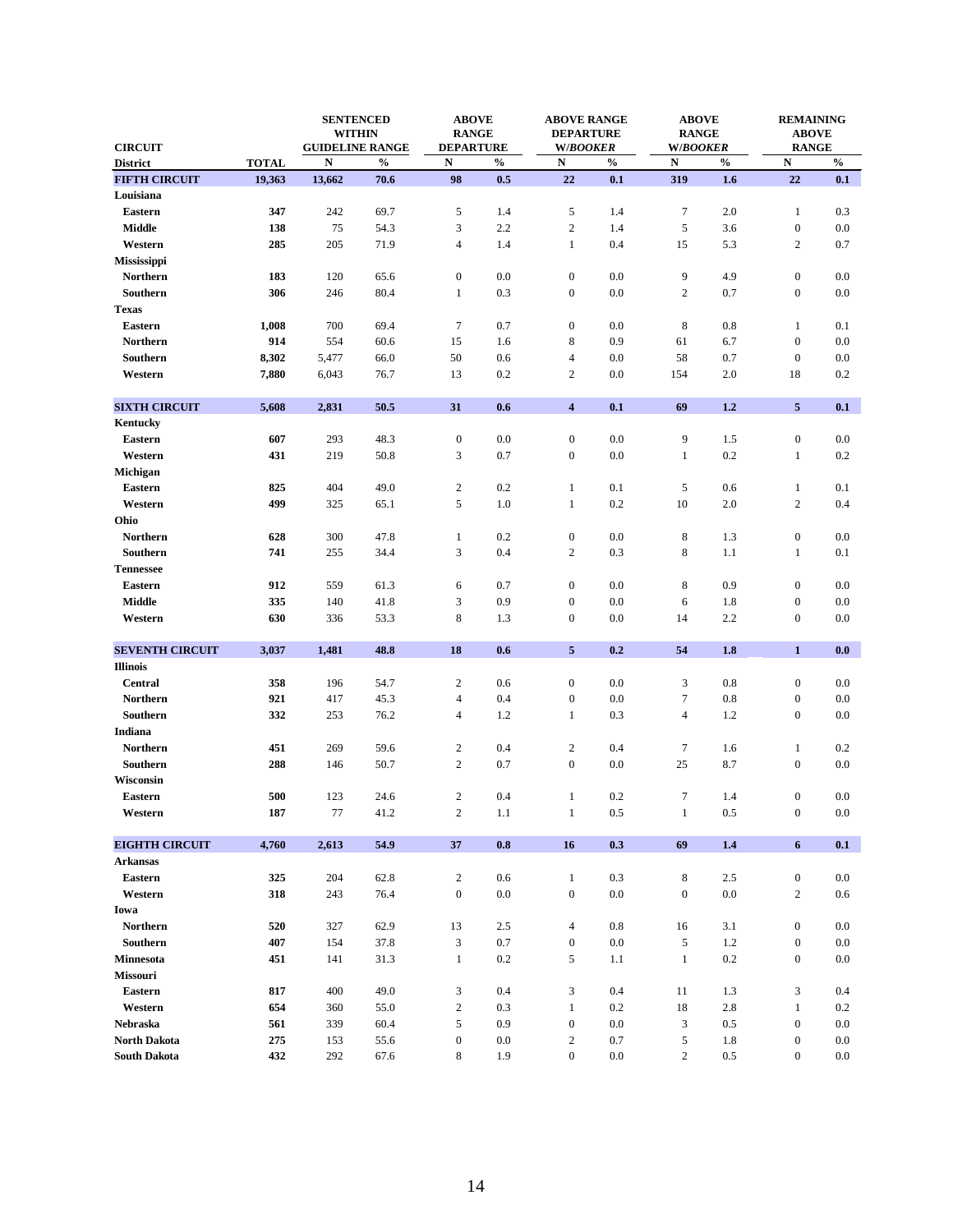| <b>CIRCUIT</b>         | §5K1.1<br><b>SUBSTANTIAL</b><br><b>ASSISTANCE</b> |               | §5K3.1<br><b>EARLY</b><br><b>DISPOSITION</b> |               | <b>OTHER</b><br><b>GOV'T</b><br><b>SPONSORED</b> |               | <b>BELOW</b><br><b>RANGE</b><br><b>DEPARTURE</b> |               | <b>BELOW RANGE</b><br><b>DEPARTURE</b><br><b>W/BOOKER</b> |               | <b>BELOW</b><br><b>RANGE</b><br><b>W/BOOKER</b> |               | <b>REMAINING</b><br><b>BELOW</b><br><b>RANGE</b> |               |
|------------------------|---------------------------------------------------|---------------|----------------------------------------------|---------------|--------------------------------------------------|---------------|--------------------------------------------------|---------------|-----------------------------------------------------------|---------------|-------------------------------------------------|---------------|--------------------------------------------------|---------------|
| <b>District</b>        | ${\bf N}$                                         | $\frac{0}{0}$ | $\mathbf N$                                  | $\frac{0}{0}$ | $\mathbf N$                                      | $\frac{0}{0}$ | $\mathbf N$                                      | $\frac{0}{0}$ | $\mathbf N$                                               | $\frac{0}{0}$ | ${\bf N}$                                       | $\frac{0}{0}$ | $\mathbf N$                                      | $\frac{0}{0}$ |
| <b>FIFTH CIRCUIT</b>   | 1,371                                             | 7.1           | 851                                          | 4.4           | 365                                              | 1.9           | 741                                              | 3.8           | 56                                                        | 0.3           | 1,728                                           | 8.9           | 128                                              | 0.7           |
| Louisiana              |                                                   |               |                                              |               |                                                  |               |                                                  |               |                                                           |               |                                                 |               |                                                  |               |
| <b>Eastern</b>         | 37                                                | 10.7          | $\overline{0}$                               | 0.0           | $\tau$                                           | 2.0           | $5\overline{)}$                                  | 1.4           | $5\overline{)}$                                           | 1.4           | 30                                              | 8.6           | $\mathfrak{Z}$                                   | 0.9           |
| <b>Middle</b>          | 30                                                | 21.7          | $\overline{0}$                               | 0.0           | $\overline{2}$                                   | 1.4           | $\mathbf{1}$                                     | 0.7           | $\mathbf{1}$                                              | 0.7           | 19                                              | 13.8          | $\overline{0}$                                   | $0.0\,$       |
| Western                | 25                                                | 8.8           | $\overline{0}$                               | 0.0           | $\mathbf{1}$                                     | 0.4           |                                                  | 0.4           | $\overline{0}$                                            | 0.0           | 29                                              | 10.2          | $\overline{2}$                                   | 0.7           |
| <b>Mississippi</b>     |                                                   |               |                                              |               |                                                  |               |                                                  |               |                                                           |               |                                                 |               |                                                  |               |
| <b>Northern</b>        | 32                                                | 17.5          | $\overline{0}$                               | 0.0           | $\overline{4}$                                   | 2.2           | $\overline{0}$                                   | 0.0           | $\overline{0}$                                            | 0.0           | 18                                              | 9.8           | $\overline{0}$                                   | $0.0\,$       |
| Southern               | 26                                                | 8.5           | $\mathbf{0}$                                 | 0.0           | $\overline{0}$                                   | 0.0           | 3                                                | 1.0           | $\overline{0}$                                            | 0.0           | 20                                              | 6.5           | 8                                                | 2.6           |
| <b>Texas</b>           |                                                   |               |                                              |               |                                                  |               |                                                  |               |                                                           |               |                                                 |               |                                                  |               |
| <b>Eastern</b>         | 94                                                | 9.3           | $\overline{0}$                               | 0.0           | 104                                              | 10.3          | 30                                               | 3.0           | 10                                                        | 1.0           | 51                                              | 5.1           | $\overline{3}$                                   | 0.3           |
| <b>Northern</b>        | 118                                               | 12.9          | $\mathbf{0}$                                 | 0.0           | 18                                               | 2.0           | $\overline{4}$                                   | 0.4           | $\mathbf{1}$                                              | 0.1           | 134                                             | 14.7          | $\mathbf{1}$                                     | 0.1           |
| <b>Southern</b>        | 436                                               | 5.3           | 842                                          | 10.1          | 123                                              | 1.5           | 517                                              | 6.2           | 18                                                        | 0.2           | 765                                             | 9.2           | 12                                               | 0.1           |
| Western                | 573                                               | 7.3           | 9                                            | 0.1           | 106                                              | 1.3           | 180                                              | 2.3           | 21                                                        | 0.3           | 662                                             | 8.4           | 99                                               | 1.3           |
| <b>SIXTH CIRCUIT</b>   | 1,296                                             | 23.1          | $\mathbf{1}$                                 | 0.0           | 236                                              | 4.2           | 125                                              | 2.2           | 106                                                       | 1.9           | 862                                             | 15.4          | 42                                               | 0.7           |
| <b>Kentucky</b>        |                                                   |               |                                              |               |                                                  |               |                                                  |               |                                                           |               |                                                 |               |                                                  |               |
| <b>Eastern</b>         | 228                                               | 37.6          | $\overline{0}$                               | 0.0           | 12                                               | 2.0           | $\overline{0}$                                   | 0.0           | 3                                                         | 0.5           | 61                                              | 10.0          | $\mathbf{1}$                                     | 0.2           |
| Western                | 98                                                | 22.7          | $\overline{0}$                               | 0.0           | 45                                               | 10.4          | 13                                               | 3.0           | 3                                                         | 0.7           | 47                                              | 10.9          | $\mathbf{1}$                                     | 0.2           |
| Michigan               |                                                   |               |                                              |               |                                                  |               |                                                  |               |                                                           |               |                                                 |               |                                                  |               |
| <b>Eastern</b>         | 147                                               | 17.8          |                                              | 0.1           | 27                                               | 3.3           | 16                                               | 1.9           | 12                                                        | 1.5           | 205                                             | 24.8          | $\overline{4}$                                   | 0.5           |
| Western                | 58                                                | 11.6          | $\overline{0}$                               | 0.0           | $\overline{2}$                                   | 0.4           | 10                                               | 2.0           | $\tau$                                                    | 1.4           | 76                                              | 15.2          | $\mathfrak{Z}$                                   | 0.6           |
| Ohio                   |                                                   |               |                                              |               |                                                  |               |                                                  |               |                                                           |               |                                                 |               |                                                  |               |
| <b>Northern</b>        | 167                                               | 26.6          | $\boldsymbol{0}$                             | 0.0           | 18                                               | 2.9           | 15                                               | 2.4           |                                                           | 1.1           | 106                                             | 16.9          | 6                                                | 1.0           |
| Southern               | 220                                               | 29.7          | $\overline{0}$                               | 0.0           | 53                                               | 7.2           | 36                                               | 4.9           | 44                                                        | 5.9           | 104                                             | 14.0          | 15                                               | 2.0           |
| <b>Tennessee</b>       |                                                   |               |                                              |               |                                                  |               |                                                  |               |                                                           |               |                                                 |               |                                                  |               |
| <b>Eastern</b>         | 220                                               | 24.1          | $\overline{0}$                               | 0.0           | 14                                               | 1.5           | 11                                               | 1.2           | 5                                                         | 0.5           | 82                                              | 9.0           | $\tau$                                           | 0.8           |
| <b>Middle</b>          | 54                                                | 16.1          | $\overline{0}$                               | 0.0           | 47                                               | 14.0          | 13                                               | 3.9           | 5                                                         | 1.5           | 67                                              | 20.0          | $\overline{0}$                                   | $0.0\,$       |
| Western                | 104                                               | 16.5          | $\overline{0}$                               | 0.0           | 18                                               | 2.9           | 11                                               | 1.7           | 20                                                        | 3.2           | 114                                             | 18.1          | 5 <sup>5</sup>                                   | 0.8           |
| <b>SEVENTH CIRCUIT</b> | 501                                               | 16.5          | $\mathbf{1}$                                 | 0.0           | 147                                              | 4.8           | 73                                               | 2.4           | 104                                                       | 3.4           | 619                                             | 20.4          | 33                                               | 1.1           |
| <b>Illinois</b>        |                                                   |               |                                              |               |                                                  |               |                                                  |               |                                                           |               |                                                 |               |                                                  |               |
| <b>Central</b>         | 53                                                | 14.8          | $\overline{0}$                               | 0.0           | 17                                               | 4.7           | $\mathbf{1}$                                     | 0.3           | 3                                                         | 0.8           | 81                                              | 22.6          | 2                                                | 0.6           |
| <b>Northern</b>        | 133                                               | 14.4          | $\overline{0}$                               | 0.0           | 14                                               | 1.5           | 19                                               | 2.1           | 72                                                        | 7.8           | 238                                             | 25.8          | 17                                               | 1.8           |
| Southern               | 23                                                | 6.9           | $\overline{0}$                               | 0.0           | 11                                               | 3.3           | $\overline{4}$                                   | 1.2           | 6                                                         | 1.8           | 23                                              | 6.9           | $\mathfrak{Z}$                                   | 0.9           |
| Indiana                |                                                   |               |                                              |               |                                                  |               |                                                  |               |                                                           |               |                                                 |               |                                                  |               |
| <b>Northern</b>        | 98                                                | 21.7          | $\overline{0}$                               | $0.0\,$       | 21                                               | 4.7           | 15                                               | 3.3           | $5\overline{)}$                                           | 1.1           | 31                                              | 6.9           | $\overline{0}$                                   | $0.0\,$       |
| Southern               | 32                                                | 11.1          | $\overline{0}$                               | 0.0           | 20                                               | 6.9           | 8                                                | 2.8           | $\mathbf{1}$                                              | 0.3           | 54                                              | 18.8          | $\mathbf{0}$                                     | $0.0\,$       |
| Wisconsin              |                                                   |               |                                              |               |                                                  |               |                                                  |               |                                                           |               |                                                 |               |                                                  |               |
| <b>Eastern</b>         | 146                                               | 29.2          | $\overline{0}$                               | 0.0           | 64                                               | 12.8          | 3                                                | 0.6           | $\overline{0}$                                            | 0.0           | 143                                             | 28.6          | 11                                               | 2.2           |
| Western                | 16                                                | 8.6           | $\mathbf{1}$                                 | 0.5           | $\overline{0}$                                   | $0.0\,$       | 23                                               | 12.3          | 17                                                        | 9.1           | 49                                              | 26.2          | $\overline{0}$                                   | $0.0\,$       |

| <b>EIGHTH CIRCUIT</b> | 658 | 13.8 | 37             | 0.8 | 199 | 4.2  | 109 | 2.3 | 64               | 1.3 | 929 | 19.5 | 23               | 0.5 |
|-----------------------|-----|------|----------------|-----|-----|------|-----|-----|------------------|-----|-----|------|------------------|-----|
| <b>Arkansas</b>       |     |      |                |     |     |      |     |     |                  |     |     |      |                  |     |
| <b>Eastern</b>        | 33  | 10.2 | $\mathbf{0}$   | 0.0 | 11  | 3.4  | 6   | 1.8 | 4                | 1.2 | 53  | 16.3 | 3                | 0.9 |
| Western               | 36  | 11.3 | $\mathbf{0}$   | 0.0 |     | 0.3  |     | 0.3 | 3                | 0.9 | 31  | 9.7  |                  | 0.3 |
| Iowa                  |     |      |                |     |     |      |     |     |                  |     |     |      |                  |     |
| <b>Northern</b>       | 100 | 19.2 | $\mathbf{0}$   | 0.0 | 5   | 1.0  | 3   | 0.6 | $\boldsymbol{0}$ | 0.0 | 52  | 10.0 | $\boldsymbol{0}$ | 0.0 |
| Southern              | 84  | 20.6 | $\overline{0}$ | 0.0 | 42  | 10.3 | 2   | 0.5 | 5                | 1.2 | 110 | 27.0 | $\overline{2}$   | 0.5 |
| <b>Minnesota</b>      | 94  | 20.8 |                | 0.2 | 7   | 1.6  | 15  | 3.3 | 10               | 2.2 | 176 | 39.0 | $\overline{0}$   | 0.0 |
| <b>Missouri</b>       |     |      |                |     |     |      |     |     |                  |     |     |      |                  |     |
| <b>Eastern</b>        | 105 | 12.9 | $\mathbf{0}$   | 0.0 | 53  | 6.5  | 10  | 1.2 | 20               | 2.4 | 202 | 24.7 | $\overline{7}$   | 0.9 |
| Western               | 124 | 19.0 | $\overline{0}$ | 0.0 | 22  | 3.4  | 12  | 1.8 | 6                | 0.9 | 106 | 16.2 | $\overline{2}$   | 0.3 |
| <b>Nebraska</b>       | 15  | 2.7  | 36             | 6.4 | 36  | 6.4  | 10  | 1.8 | 5                | 0.9 | 106 | 18.9 | 6                | 1.1 |
| <b>North Dakota</b>   | 57  | 20.7 | $\mathbf{0}$   | 0.0 | 13  | 4.7  | 13  | 4.7 | $\overline{2}$   | 0.7 | 29  | 10.5 |                  | 0.4 |
| <b>South Dakota</b>   | 10  | 2.3  | $\mathbf{0}$   | 0.0 | 9   | 2.1  | 37  | 8.6 | 9                | 2.1 | 64  | 14.8 |                  | 0.2 |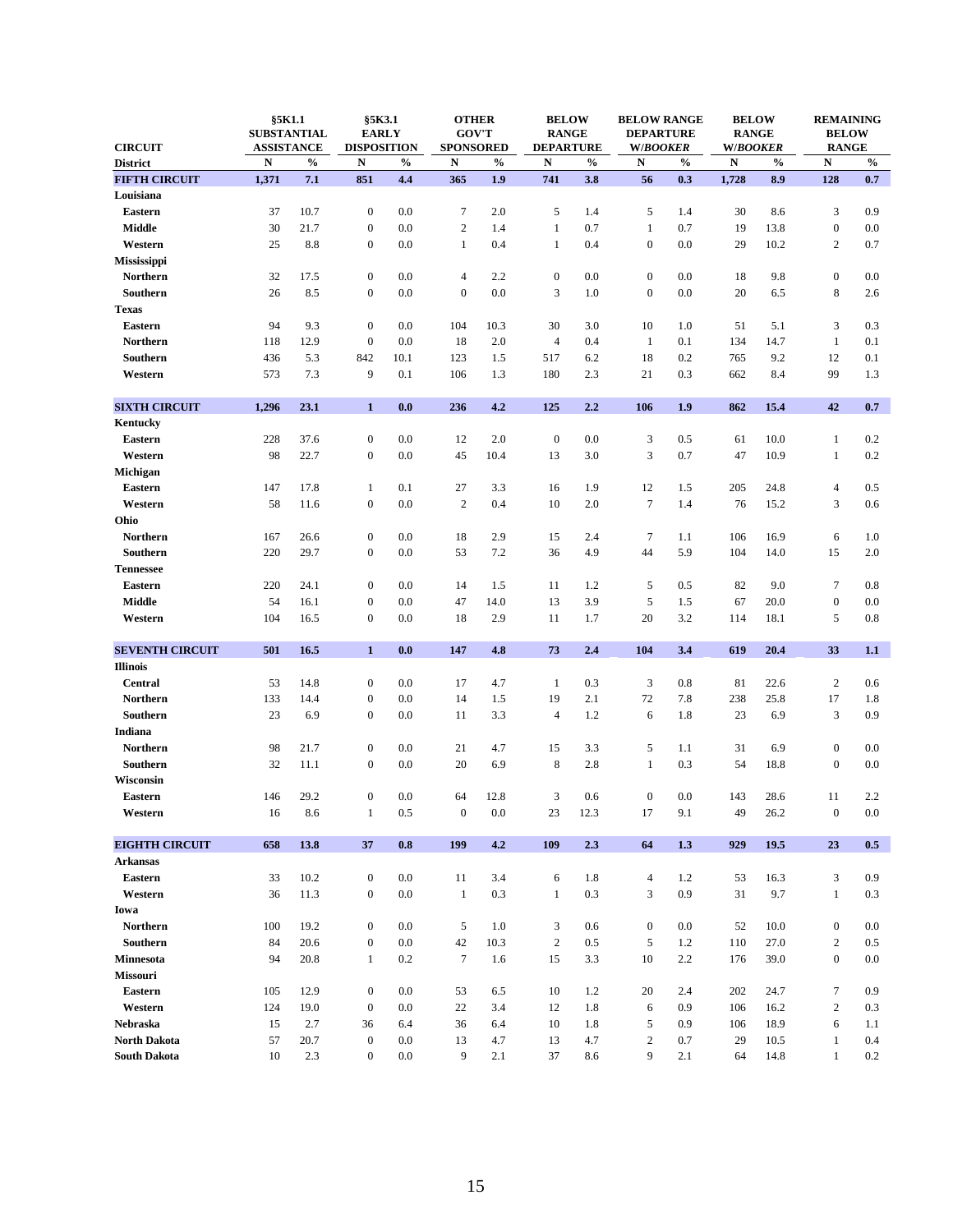| <b>CIRCUIT</b>                  |              | <b>SENTENCED</b><br><b>WITHIN</b><br><b>GUIDELINE RANGE</b> |               | <b>ABOVE</b><br><b>RANGE</b><br><b>DEPARTURE</b> |               | <b>ABOVE RANGE</b><br><b>DEPARTURE</b><br><b>W/BOOKER</b> |               | <b>ABOVE</b><br><b>RANGE</b><br><b>W/BOOKER</b> |               | <b>REMAINING</b><br><b>ABOVE</b><br><b>RANGE</b> |               |
|---------------------------------|--------------|-------------------------------------------------------------|---------------|--------------------------------------------------|---------------|-----------------------------------------------------------|---------------|-------------------------------------------------|---------------|--------------------------------------------------|---------------|
| <b>District</b>                 | <b>TOTAL</b> | ${\bf N}$                                                   | $\frac{0}{0}$ | ${\bf N}$                                        | $\frac{0}{0}$ | ${\bf N}$                                                 | $\frac{0}{0}$ | ${\bf N}$                                       | $\frac{0}{0}$ | ${\bf N}$                                        | $\frac{0}{0}$ |
| <b>NINTH CIRCUIT</b>            | 21,265       | 8,668                                                       | 40.8          | 79                                               | 0.4           | 22                                                        | 0.1           | 97                                              | 0.5           | 21                                               | 0.1           |
| <b>Alaska</b>                   | 153          | 61                                                          | 39.9          | $\overline{2}$                                   | 1.3           | 3                                                         | 2.0           | $\boldsymbol{0}$                                | 0.0           | $\overline{0}$                                   | 0.0           |
| <b>Arizona</b>                  | 9,185        | 4,273                                                       | 46.5          | 48                                               | 0.5           | 5                                                         | 0.1           | 15                                              | $0.2\,$       | 5                                                | 0.1           |
| <b>California</b>               |              |                                                             |               |                                                  |               |                                                           |               |                                                 |               |                                                  |               |
| <b>Central</b>                  | 1,886        | 613                                                         | 32.5          | $\mathfrak{S}$                                   | 0.3           | $8\,$                                                     | 0.4           | 11                                              | 0.6           | 3                                                | 0.2           |
| <b>Eastern</b>                  | 1,038        | 405                                                         | 39.0          | $5\overline{)}$                                  | 0.5           | $\overline{0}$                                            | 0.0           | $\overline{7}$                                  | 0.7           | 3                                                | 0.3           |
| <b>Northern</b>                 | 811          | 362                                                         | 44.6          | $\theta$                                         | 0.0           | $\overline{2}$                                            | 0.2           | 8                                               | 1.0           | $\boldsymbol{0}$                                 | 0.0           |
| Southern                        | 4,834        | 1,367                                                       | 28.3          | $\overline{7}$                                   | 0.1           |                                                           | 0.0           | 7                                               | 0.1           | 8                                                | 0.2           |
| Guam                            | 50           | 27                                                          | 54.0          | $\overline{0}$                                   | 0.0           |                                                           | 2.0           | $\overline{0}$                                  | 0.0           | $\overline{0}$                                   | 0.0           |
| Hawaii                          | 206          | 82                                                          | 39.8          | $\overline{0}$                                   | 0.0           |                                                           | 0.5           | 3                                               | 1.5           | $\boldsymbol{0}$                                 | 0.0           |
| Idaho                           | 347          | 146                                                         | 42.1          |                                                  | 0.3           | $\overline{0}$                                            | 0.0           | $\overline{4}$                                  | 1.2           | $\overline{0}$                                   | 0.0           |
| <b>Montana</b>                  | 311          | 209                                                         | 67.2          |                                                  | 0.3           | $\boldsymbol{0}$                                          | 0.0           | $\overline{4}$                                  | 1.3           | $\boldsymbol{0}$                                 | 0.0           |
| <b>Nevada</b>                   | 649          | 400                                                         | 61.6          |                                                  | 0.2           | $\mathbf{0}$                                              | 0.0           | 9                                               | 1.4           |                                                  | 0.2           |
| <b>Northern Mariana Islands</b> | <b>10</b>    | 7                                                           | 70.0          | $\mathbf{0}$                                     | $0.0\,$       | $\overline{0}$                                            | 0.0           | $\overline{0}$                                  | 0.0           | $\mathbf{0}$                                     | 0.0           |
| Oregon                          | 631          | 232                                                         | 36.8          | $\overline{2}$                                   | 0.3           | $\boldsymbol{0}$                                          | 0.0           | 14                                              | $2.2\,$       | $\mathbf{0}$                                     | 0.0           |
| Washington                      |              |                                                             |               |                                                  |               |                                                           |               |                                                 |               |                                                  |               |
| <b>Eastern</b>                  | 369          | 129                                                         | 35.0          | 6                                                | 1.6           | $\mathbf{1}$                                              | 0.3           | $\tau$                                          | 1.9           | $\mathbf{1}$                                     | 0.3           |
| Western                         | 785          | 355                                                         | 45.2          | $\mathbf{1}$                                     | 0.1           | $\boldsymbol{0}$                                          | 0.0           | 8                                               | 1.0           | $\overline{0}$                                   | 0.0           |
|                                 |              |                                                             |               |                                                  |               |                                                           |               |                                                 |               |                                                  |               |
| <b>TENTH CIRCUIT</b>            | 6,739        | 3,797                                                       | 56.3          | 28                                               | 0.4           | 3 <sup>1</sup>                                            | 0.0           | 50                                              | 0.7           | $\overline{7}$                                   | 0.1           |
| Colorado                        | 657          | 360                                                         | 54.8          | $\mathbf{2}$                                     | 0.3           | $\overline{2}$                                            | 0.3           | $\overline{3}$                                  | 0.5           | $\mathbf{1}$                                     | $0.2\,$       |
| <b>Kansas</b>                   | 688          | 341                                                         | 49.6          | 9                                                | 1.3           | $\overline{0}$                                            | 0.0           | 27                                              | 3.9           | $\mathbf{1}$                                     | 0.1           |
| <b>New Mexico</b>               | 3,149        | 1,964                                                       | 62.4          | $\,8\,$                                          | 0.3           |                                                           | $0.0\,$       | $\overline{4}$                                  | 0.1           | 3                                                | 0.1           |
| <b>Oklahoma</b>                 |              |                                                             |               |                                                  |               |                                                           |               |                                                 |               |                                                  |               |
| <b>Eastern</b>                  | 104          | 79                                                          | 76.0          | $\overline{0}$                                   | $0.0\,$       | $\boldsymbol{0}$                                          | 0.0           | $\overline{0}$                                  | 0.0           | $\boldsymbol{0}$                                 | 0.0           |
| <b>Northern</b>                 | 197          | 123                                                         | 62.4          | $\overline{2}$                                   | 1.0           | $\overline{0}$                                            | $0.0\,$       | $\boldsymbol{0}$                                | 0.0           | $\overline{0}$                                   | 0.0           |
| Western                         | 503          | 342                                                         | 68.0          | $\mathbf{1}$                                     | 0.2           | $\boldsymbol{0}$                                          | 0.0           | 6                                               | 1.2           | $\mathbf{0}$                                     | 0.0           |
| Utah                            | 1,086        | 390                                                         | 35.9          | $\overline{4}$                                   | 0.4           | $\boldsymbol{0}$                                          | 0.0           | 6                                               | 0.6           | $\mathbf{1}$                                     | 0.1           |
| <b>Wyoming</b>                  | 355          | 198                                                         | 55.8          | $\overline{2}$                                   | 0.6           | $\boldsymbol{0}$                                          | 0.0           | $\overline{4}$                                  | 1.1           | $\mathbf{1}$                                     | 0.3           |
|                                 |              |                                                             |               |                                                  |               |                                                           |               |                                                 |               |                                                  |               |
| <b>ELEVENTH CIRCUIT</b>         | 6,932        | 4,370                                                       | 63.0          | 16                                               | 0.2           | 7 <sup>7</sup>                                            | 0.1           | 116                                             | 1.7           | 12                                               | 0.2           |
| <b>Alabama</b>                  |              |                                                             |               |                                                  |               |                                                           |               |                                                 |               |                                                  |               |
| <b>Middle</b>                   | 230          | 135                                                         | 58.7          | $\overline{0}$                                   | $0.0\,$       | $\mathbf{1}$                                              | 0.4           | 12                                              | 5.2           | $\boldsymbol{0}$                                 | 0.0           |
| <b>Northern</b>                 | 456          | 307                                                         | 67.3          | $\boldsymbol{0}$                                 | $0.0\,$       | $\boldsymbol{0}$                                          | 0.0           | 5                                               | 1.1           | $\overline{0}$                                   | 0.0           |
| Southern                        | 439          | 273                                                         | 62.2          | $\overline{2}$                                   | $0.5\,$       | $\boldsymbol{0}$                                          | $0.0\,$       | 3                                               | 0.7           | $\boldsymbol{0}$                                 | $0.0\,$       |
| Florida                         |              |                                                             |               |                                                  |               |                                                           |               |                                                 |               |                                                  |               |
| <b>Middle</b>                   | 1,526        | 789                                                         | 51.7          | 3                                                | 0.2           | $\boldsymbol{0}$                                          | 0.0           | 33                                              | 2.2           | $\overline{2}$                                   | 0.1           |
| <b>Northern</b>                 | 369          | 240                                                         | 65.0          | $\mathfrak{Z}$                                   | 0.8           | $\overline{2}$                                            | 0.5           | $5\overline{)}$                                 | 1.4           | $\boldsymbol{0}$                                 | 0.0           |
| Southern                        | 2,093        | 1,346                                                       | 64.3          | $\overline{4}$                                   | $0.2\,$       | $\mathfrak{Z}$                                            | 0.1           | 24                                              | 1.1           | 9                                                | 0.4           |
| Georgia                         |              |                                                             |               |                                                  |               |                                                           |               |                                                 |               |                                                  |               |
| <b>Middle</b>                   | 396          | 317                                                         | 80.1          | $\overline{0}$                                   | $0.0\,$       |                                                           | 0.3           | 3                                               | $0.8\,$       | $\boldsymbol{0}$                                 | $0.0\,$       |

| $\mathbf{v}$<br>Northern | $\mathbf{U}$ | $\sim$<br>36C | ---<br>ັ້                | . . | ◡.                 | v.v |          | 1.U | v.v |
|--------------------------|--------------|---------------|--------------------------|-----|--------------------|-----|----------|-----|-----|
| . .<br>Southern          | 750<br>' J≐  | $\sim$<br>00z | $\Omega$<br>$\delta U.2$ |     | $\mathsf{v} \cdot$ | v.t | ⌒⌒<br>∠∪ | ,.  | 。.  |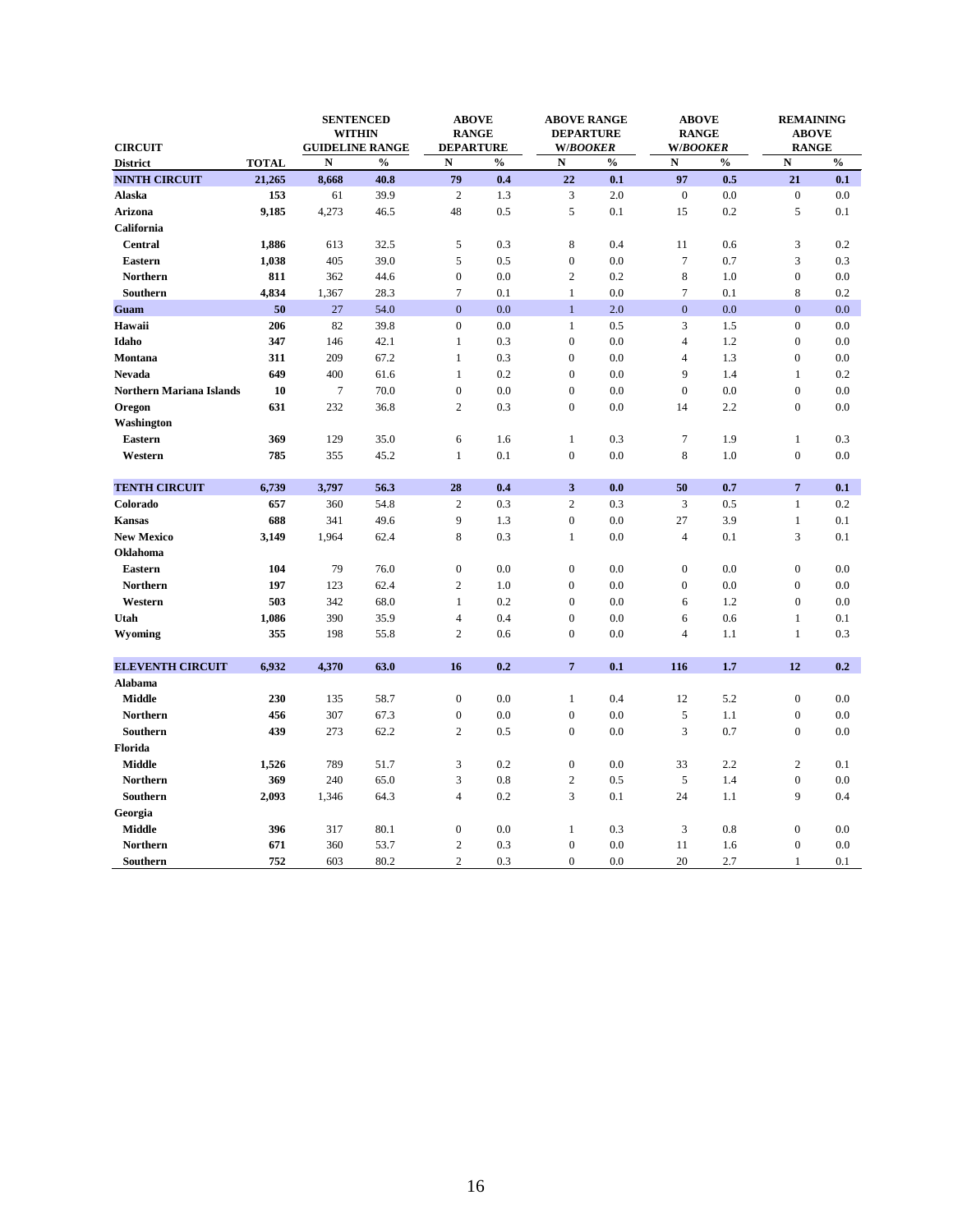| <b>CIRCUIT</b>                  | §5K1.1<br><b>SUBSTANTIAL</b><br><b>ASSISTANCE</b> |               | <b>EARLY</b><br><b>DISPOSITION</b> | §5K3.1        | <b>OTHER</b><br><b>GOV'T</b><br><b>SPONSORED</b> |               | <b>BELOW</b><br><b>RANGE</b><br><b>DEPARTURE</b> |               | <b>BELOW RANGE</b><br><b>DEPARTURE</b><br><b>W/BOOKER</b> |               | <b>BELOW</b><br><b>RANGE</b><br><b>W/BOOKER</b> |               | <b>REMAINING</b><br><b>BELOW</b><br><b>RANGE</b> |               |
|---------------------------------|---------------------------------------------------|---------------|------------------------------------|---------------|--------------------------------------------------|---------------|--------------------------------------------------|---------------|-----------------------------------------------------------|---------------|-------------------------------------------------|---------------|--------------------------------------------------|---------------|
| <b>District</b>                 | $\mathbf N$                                       | $\frac{0}{0}$ | ${\bf N}$                          | $\frac{0}{0}$ | $\mathbf N$                                      | $\frac{0}{0}$ | ${\bf N}$                                        | $\frac{0}{0}$ | ${\bf N}$                                                 | $\frac{0}{0}$ | $\mathbf N$                                     | $\frac{0}{0}$ | $\mathbf N$                                      | $\frac{0}{0}$ |
| <b>NINTH CIRCUIT</b>            | 1,314                                             | 6.2           | 7,358                              | 34.6          | 1,227                                            | 5.8           | 387                                              | 1.8           | 169                                                       | 0.8           | 1,828                                           | 8.6           | 95                                               | 0.4           |
| <b>Alaska</b>                   | 22                                                | 14.4          | $\boldsymbol{0}$                   | 0.0           | 16                                               | 10.5          | 6                                                | 3.9           | 10                                                        | 6.5           | 32                                              | 20.9          | $\mathbf{1}$                                     | 0.7           |
| <b>Arizona</b>                  | 158                                               | 1.7           | 3,839                              | 41.8          | 272                                              | 3.0           | 114                                              | 1.2           | 36                                                        | 0.4           | 406                                             | 4.4           | 14                                               | 0.2           |
| California                      |                                                   |               |                                    |               |                                                  |               |                                                  |               |                                                           |               |                                                 |               |                                                  |               |
| <b>Central</b>                  | 205                                               | 10.9          | 401                                | 21.3          | 198                                              | 10.5          | 53                                               | 2.8           | 25                                                        | 1.3           | 325                                             | 17.2          | 39                                               | 2.1           |
| <b>Eastern</b>                  | 139                                               | 13.4          | 332                                | 32.0          | 28                                               | 2.7           | 12                                               | 1.2           | 5                                                         | 0.5           | 99                                              | 9.5           | 3                                                | 0.3           |
| <b>Northern</b>                 | 79                                                | 9.7           | 103                                | 12.7          | 126                                              | 15.5          | 14                                               | 1.7           | 27                                                        | 3.3           | 88                                              | 10.9          | 2                                                | 0.2           |
| <b>Southern</b>                 | 265                                               | 5.5           | 2,514                              | 52.0          | 148                                              | 3.1           | 142                                              | 2.9           | 32                                                        | 0.7           | 322                                             | 6.7           | 21                                               | 0.4           |
| Guam                            | $\overline{7}$                                    | 14.0          | $\overline{0}$                     | 0.0           | $\overline{0}$                                   | 0.0           |                                                  | 2.0           | $\mathbf{0}$                                              | 0.0           | 12                                              | 24.0          | $\overline{2}$                                   | 4.0           |
| Hawaii                          | 55                                                | 26.7          | $\overline{0}$                     | 0.0           | $\overline{2}$                                   | 1.0           | $\overline{3}$                                   | 1.5           | $\overline{2}$                                            | 1.0           | 58                                              | 28.2          | $\overline{0}$                                   | 0.0           |
| Idaho                           | 93                                                | 26.8          | 26                                 | 7.5           | 8                                                | 2.3           | $\overline{4}$                                   | 1.2           | 3                                                         | 0.9           | 61                                              | 17.6          | $\mathbf{1}$                                     | 0.3           |
| <b>Montana</b>                  | 48                                                | 15.4          | $\boldsymbol{0}$                   | 0.0           | 3                                                | 1.0           |                                                  | 0.3           | $\overline{2}$                                            | 0.6           | 42                                              | 13.5          | $\mathbf{1}$                                     | 0.3           |
| <b>Nevada</b>                   | 55                                                | 8.5           | $\overline{0}$                     | 0.0           | 65                                               | 10.0          | 15                                               | 2.3           | 4                                                         | 0.6           | 93                                              | 14.3          | 6                                                | 0.9           |
| <b>Northern Mariana Islands</b> | 1                                                 | 10.0          | $\boldsymbol{0}$                   | 0.0           | -1                                               | 10.0          | $\overline{0}$                                   | 0.0           |                                                           | 10.0          | $\overline{0}$                                  | 0.0           | $\overline{0}$                                   | $0.0\,$       |
| Oregon                          | 107                                               | 17.0          | 53                                 | 8.4           | 102                                              | 16.2          | 9                                                | 1.4           | 9                                                         | 1.4           | 101                                             | 16.0          | 2                                                | 0.3           |
| <b>Washington</b>               |                                                   |               |                                    |               |                                                  |               |                                                  |               |                                                           |               |                                                 |               |                                                  |               |
| <b>Eastern</b>                  | 33                                                | 8.9           | 48                                 | 13.0          | 62                                               | 16.8          | 8                                                | 2.2           | 6                                                         | 1.6           | 68                                              | 18.4          | $\overline{0}$                                   | $0.0\,$       |
| Western                         | 47                                                | 6.0           | 42                                 | 5.4           | 196                                              | 25.0          | 5                                                | 0.6           | $\overline{7}$                                            | 0.9           | 121                                             | 15.4          | $\overline{3}$                                   | 0.4           |
|                                 |                                                   |               |                                    |               |                                                  |               |                                                  |               |                                                           |               |                                                 |               |                                                  |               |
| <b>TENTH CIRCUIT</b>            | 497                                               | 7.4           | 792                                | 11.8          | 644                                              | 9.6           | 109                                              | 1.6           | 43                                                        | 0.6           | 750                                             | 11.1          | 19                                               | 0.3           |
| Colorado                        | 140                                               | 21.3          | $\overline{0}$                     | 0.0           | 33                                               | 5.0           | 13                                               | 2.0           | 8                                                         | 1.2           | 95                                              | 14.5          | $\overline{0}$                                   | 0.0           |
| <b>Kansas</b>                   | 112                                               | 16.3          | $\overline{0}$                     | 0.0           | 111                                              | 16.1          | 7                                                | 1.0           |                                                           | 0.1           | 78                                              | 11.3          | 1                                                | 0.1           |
| <b>New Mexico</b>               | 91                                                | 2.9           | 408                                | 13.0          | 411                                              | 13.1          | 52                                               | 1.7           | 20                                                        | 0.6           | 175                                             | 5.6           | 12                                               | $0.4\,$       |
| <b>Oklahoma</b>                 |                                                   |               |                                    |               |                                                  |               |                                                  |               |                                                           |               |                                                 |               |                                                  |               |
| <b>Eastern</b>                  | 14                                                | 13.5          | $\overline{0}$                     | 0.0           | 4                                                | 3.8           | $\overline{0}$                                   | 0.0           | $\mathbf{0}$                                              | 0.0           | $\overline{7}$                                  | 6.7           | $\overline{0}$                                   | $0.0\,$       |
| <b>Northern</b>                 | 34                                                | 17.3          | $\overline{0}$                     | 0.0           | $\overline{0}$                                   | 0.0           | $\mathbf{1}$                                     | 0.5           |                                                           | 0.5           | 36                                              | 18.3          | $\overline{0}$                                   | $0.0\,$       |
| Western                         | 36                                                | 7.2           | $\boldsymbol{0}$                   | 0.0           | $\overline{2}$                                   | 0.4           | 9                                                | 1.8           | 3                                                         | 0.6           | 103                                             | 20.5          | 1                                                | 0.2           |
| Utah                            | 30                                                | 2.8           | 377                                | 34.7          | 54                                               | 5.0           | 19                                               | 1.7           | $\overline{0}$                                            | 0.0           | 200                                             | 18.4          | 5 <sup>5</sup>                                   | 0.5           |
| <b>Wyoming</b>                  | 40                                                | 11.3          | 7                                  | 2.0           | 29                                               | 8.2           | 8                                                | 2.3           | 10                                                        | 2.8           | 56                                              | 15.8          | $\mathbf{0}$                                     | $0.0\,$       |
| <b>ELEVENTH CIRCUIT</b>         | 894                                               | 12.9          | $\boldsymbol{0}$                   | 0.0           | 127                                              | 1.8           | 80                                               | 1.2           | 61                                                        | 0.9           | 1,215                                           | 17.5          | 34                                               | 0.5           |
| <b>Alabama</b>                  |                                                   |               |                                    |               |                                                  |               |                                                  |               |                                                           |               |                                                 |               |                                                  |               |
| <b>Middle</b>                   | 47                                                | 20.4          | $\overline{0}$                     | 0.0           | 5                                                | 2.2           | 3                                                | 1.3           | $\overline{0}$                                            | 0.0           | 27                                              | 11.7          | $\overline{0}$                                   | $0.0\,$       |
| <b>Northern</b>                 | 82                                                | 18.0          | $\overline{0}$                     | 0.0           | $\overline{7}$                                   | 1.5           | $\overline{2}$                                   | 0.4           | $\mathbf{1}$                                              | 0.2           | 52                                              | 11.4          | $\overline{0}$                                   | $0.0\,$       |
| <b>Southern</b>                 | 81                                                | 18.5          | $\overline{0}$                     | 0.0           | 6                                                | 1.4           | $\overline{4}$                                   | 0.9           | $\overline{4}$                                            | 0.9           | 66                                              | 15.0          | $\overline{0}$                                   | $0.0\,$       |
| Florida                         |                                                   |               |                                    |               |                                                  |               |                                                  |               |                                                           |               |                                                 |               |                                                  |               |
| <b>Middle</b>                   | 244                                               | 16.0          | $\overline{0}$                     | 0.0           | 17                                               | 1.1           | 28                                               | 1.8           | 22                                                        | 1.4           | 378                                             | 24.8          | 10                                               | 0.7           |
| <b>Northern</b>                 | 50                                                | 13.6          | $\overline{0}$                     | 0.0           | $\boldsymbol{0}$                                 | 0.0           | 8                                                | 2.2           | $\overline{2}$                                            | 0.5           | 59                                              | 16.0          | $\overline{0}$                                   | $0.0\,$       |
| <b>Southern</b>                 | 197                                               | 9.4           | $\overline{0}$                     | 0.0           | 37                                               | 1.8           | 17                                               | 0.8           | 21                                                        | 1.0           | 416                                             | 19.9          | 19                                               | 0.9           |
| Georgia                         |                                                   |               |                                    |               |                                                  |               |                                                  |               |                                                           |               |                                                 |               |                                                  |               |
| <b>Middle</b>                   | 50                                                | 12.6          | $\overline{0}$                     | 0.0           | $\overline{4}$                                   | 1.0           | $\overline{2}$                                   | 0.5           | $\overline{2}$                                            | $0.5\,$       | 17                                              | 4.3           | $\overline{0}$                                   | 0.0           |

| $\mathbf{X}$<br>Northern  | $\mathbf{a}$  | 10.9          | 0.0 | 42 | 6.3         | 11 | 1.6 | <sup>8</sup> | 12<br>. | 161 | 24.0                        | 0.4 |
|---------------------------|---------------|---------------|-----|----|-------------|----|-----|--------------|---------|-----|-----------------------------|-----|
| $\sim$ $\sim$<br>Southern | $\neg \wedge$ | $\Omega$<br>. | 0.0 | Q  | $\Box$<br>. |    | 0.7 |              | 0.1     | 39  | $\bm{\cup}$ . $\bm{\angle}$ | 0.3 |

Of the 86,201 cases, 1,457 were excluded because information was missing from the submitted documents that prevented the comparison of the sentence and the guideline range. The information needed to determine the relationship between the sentence imposed and the guideline range was missing in five percent or more of the cases received from: Middle Georgia (11.0%), Western Texas (7.6%), Guam (7.4%), Western Louisiana (6.6%), Eastern North Carolina (5.6%), Northern Georgia (5.6%), Maryland (5.3%), and Oregon (5.1%).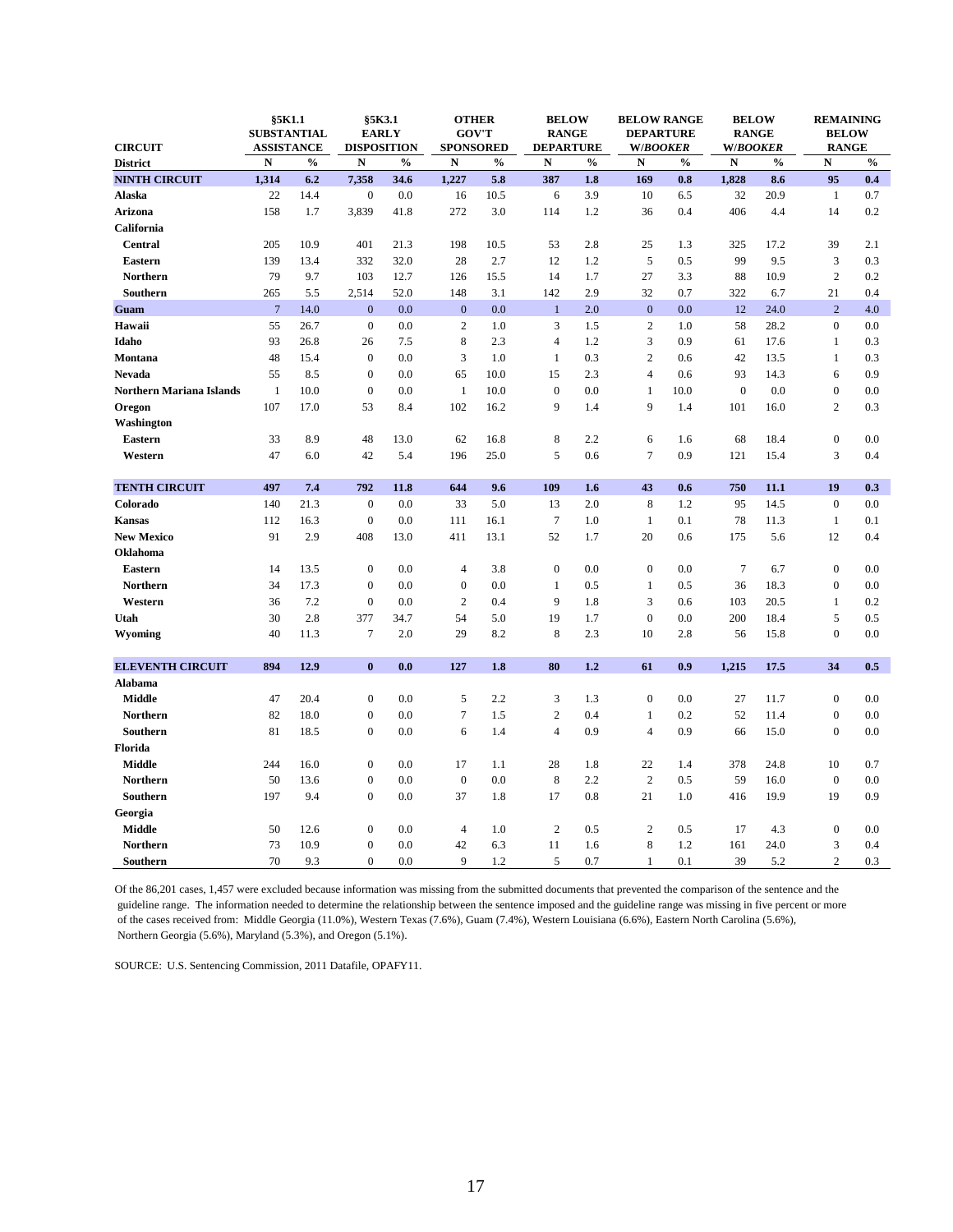|                                     |              | <b>WITHIN</b><br><b>GUIDELINE</b><br><b>RANGE</b> |               | <b>ABOVE</b><br><b>RANGE</b><br><b>DEPARTURE</b> |               | <b>ABOVE RANGE</b><br><b>DEPARTURE</b><br><b>W/BOOKER</b> |               | <b>ABOVE</b><br><b>RANGE</b><br><b>W/BOOKER</b> |               | <b>REMAINING</b><br><b>ABOVE</b><br><b>RANGE</b> |               |
|-------------------------------------|--------------|---------------------------------------------------|---------------|--------------------------------------------------|---------------|-----------------------------------------------------------|---------------|-------------------------------------------------|---------------|--------------------------------------------------|---------------|
| <b>PRIMARY OFFENSE</b>              | <b>TOTAL</b> | N                                                 | $\frac{0}{0}$ | N                                                | $\frac{6}{6}$ | N                                                         | $\frac{0}{0}$ | N                                               | $\frac{0}{0}$ | $\mathbf N$                                      | $\frac{0}{0}$ |
| <b>TOTAL</b>                        | 84,744       | 46,160                                            | 54.5          | 379                                              | 0.4           | 109                                                       | 0.1           | 947                                             | 1.1           | 92                                               | 0.1           |
| <b>Robbery</b>                      | 957          | 576                                               | 60.2          | 9                                                | 0.9           | 5                                                         | 0.5           | 24                                              | 2.5           |                                                  | 0.1           |
| <b>Drugs - Trafficking</b>          | 24,401       | 11,283                                            | 46.2          | 62                                               | 0.3           | 11                                                        | 0.0           | 130                                             | 0.5           | 18                                               | 0.1           |
| <b>Drugs - Simple Possession</b>    | 764          | 725                                               | 94.9          | 5                                                | 0.7           | $\overline{3}$                                            | 0.4           | 7                                               | 0.9           |                                                  | 0.1           |
| <b>Firearms</b>                     | 7,837        | 4,640                                             | 59.2          | 85                                               | 1.1           | 13                                                        | 0.2           | 183                                             | 2.3           | 12                                               | 0.2           |
| Larceny                             | 1,472        | 1,083                                             | 73.6          | $\overline{4}$                                   | 0.3           | $\overline{4}$                                            | 0.3           | 15                                              | 1.0           | $\overline{2}$                                   | 0.1           |
| Fraud                               | 7,887        | 4,304                                             | 54.6          | 33                                               | 0.4           | 24                                                        | 0.3           | 106                                             | 1.3           | 11                                               | 0.1           |
| <b>Embezzlement</b>                 | 385          | 246                                               | 63.9          | $\overline{0}$                                   | 0.0           | $\overline{0}$                                            | 0.0           | $\overline{2}$                                  | 0.5           |                                                  | 0.3           |
| <b>Forgery/Counterfeiting</b>       | 937          | 601                                               | 64.1          | 3                                                | 0.3           | $\overline{2}$                                            | 0.2           | 16                                              | 1.7           |                                                  | 0.1           |
| Immigration                         | 29,327       | 16,913                                            | 57.7          | 97                                               | 0.3           | 24                                                        | 0.1           | 291                                             | 1.0           | 21                                               | 0.1           |
| <b>Other Miscellaneous Offenses</b> | 10,777       | 5,789                                             | 53.7          | 81                                               | 0.8           | 23                                                        | 0.2           | 173                                             | 1.6           | 24                                               | 0.2           |

|                                     |              | <b>WITHIN</b>    |                                       | <b>ABOVE</b>     |                   | <b>ABOVE RANGE</b> |                   | <b>ABOVE</b>     |                   | <b>REMAINING</b> |               |
|-------------------------------------|--------------|------------------|---------------------------------------|------------------|-------------------|--------------------|-------------------|------------------|-------------------|------------------|---------------|
|                                     |              | <b>GUIDELINE</b> |                                       | <b>RANGE</b>     |                   | <b>DEPARTURE</b>   |                   | <b>RANGE</b>     |                   | <b>ABOVE</b>     |               |
|                                     |              | <b>RANGE</b>     |                                       | <b>DEPARTURE</b> |                   | W/BOOKER           |                   | <b>W/BOOKER</b>  |                   | <b>RANGE</b>     |               |
| <b>PRIMARY OFFENSE</b>              | <b>TOTAL</b> | N                | $\frac{0}{0}$                         | N                | $\frac{6}{6}$     | N                  | $\frac{6}{6}$     | N                | $\frac{6}{6}$     | N                | $\frac{0}{0}$ |
| <b>TOTAL</b>                        | 50           | 27               | 54.0                                  | $\boldsymbol{0}$ | 0.0               |                    | 2.0               | $\boldsymbol{0}$ | 0.0               | $\bf{0}$         | 0.0           |
| <b>Robbery</b>                      | $\mathbf{0}$ | $\theta$         | $\hspace{0.05cm}$ – $\hspace{0.05cm}$ | $\overline{0}$   | $- -$             | $\overline{0}$     | $\qquad \qquad -$ | $\overline{0}$   | $\qquad \qquad -$ |                  |               |
| <b>Drugs - Trafficking</b>          | 13           | 6                | 46.2                                  | $\boldsymbol{0}$ | 0.0               | $\overline{0}$     | 0.0               | $\overline{0}$   | 0.0               | $\overline{0}$   | 0.0           |
| <b>Drugs - Simple Possession</b>    |              |                  | 100.0                                 | $\overline{0}$   | 0.0               | $\overline{0}$     | 0.0               | $\overline{0}$   | 0.0               | $\overline{0}$   | 0.0           |
| <b>Firearms</b>                     |              | $\overline{0}$   | 0.0                                   | $\overline{0}$   | 0.0               | $\overline{0}$     | 0.0               | $\boldsymbol{0}$ | 0.0               | $\overline{0}$   | 0.0           |
| Larceny                             | 3            | 2                | 66.7                                  | $\overline{0}$   | 0.0               | $\overline{0}$     | 0.0               | $\overline{0}$   | 0.0               | $\Omega$         | 0.0           |
| Fraud                               | 14           | $\overline{4}$   | 28.6                                  | $\overline{0}$   | 0.0               |                    | 7.1               | $\theta$         | 0.0               | $\Omega$         | 0.0           |
| <b>Embezzlement</b>                 | $\mathbf{0}$ | $\Omega$         | $--$                                  | $\overline{0}$   | $\qquad \qquad -$ | $\overline{0}$     | $---$             | $\overline{0}$   | $\qquad \qquad -$ |                  |               |
| <b>Forgery/Counterfeiting</b>       | $\mathbf{0}$ | $\theta$         |                                       | $\Omega$         |                   | $\overline{0}$     | $--$              | $\Omega$         |                   | $\theta$         |               |
| Immigration                         | 4            | 2                | 50.0                                  | $\overline{0}$   | 0.0               | $\overline{0}$     | 0.0               | $\overline{0}$   | 0.0               | $\overline{0}$   | 0.0           |
| <b>Other Miscellaneous Offenses</b> | 14           | 12               | 85.7                                  | $\theta$         | 0.0               | $\boldsymbol{0}$   | 0.0               | $\boldsymbol{0}$ | 0.0               | $\Omega$         | 0.0           |

# **National**

# **Table 10**

# **SENTENCES RELATIVE TO THE GUIDELINE RANGE Fiscal Year 2011 BY SELECTED PRIMARY OFFENSE CATEGORY**

# **Guam**